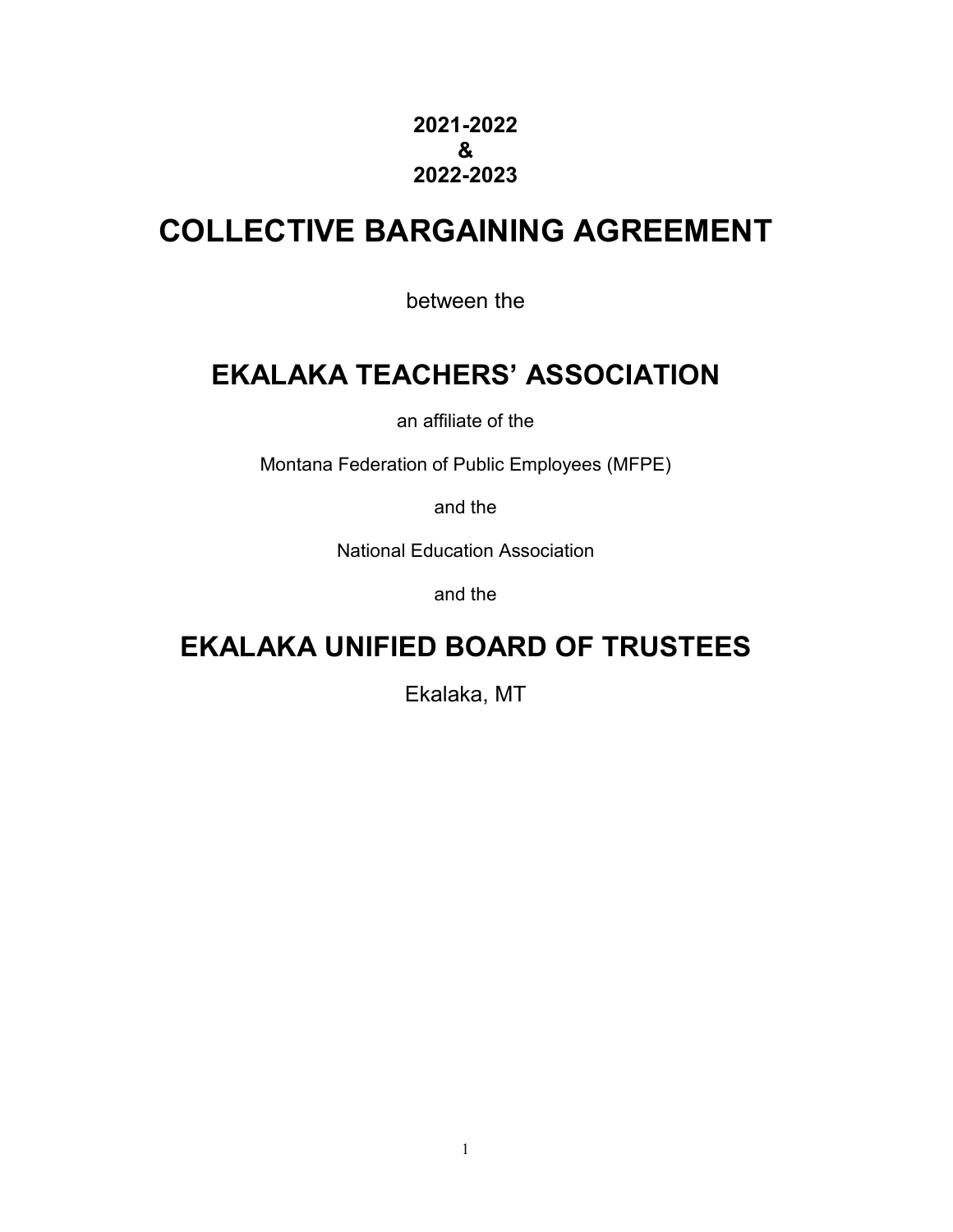# **TABLE OF CONTENTS**

|     | <b>ARTICLE 1 - RECOGNITION</b>                     |                |
|-----|----------------------------------------------------|----------------|
|     |                                                    | 1              |
|     |                                                    |                |
|     |                                                    |                |
|     | <b>ARTICLE 2 - TEACHER RIGHTS</b>                  |                |
|     |                                                    | 1              |
|     |                                                    |                |
|     |                                                    | 2              |
|     | <b>ARTICLE 3 - GRIEVANCE PROCEDURE</b>             |                |
|     |                                                    | 2              |
|     |                                                    | $\overline{2}$ |
|     |                                                    | $\overline{3}$ |
|     |                                                    | $\overline{3}$ |
|     |                                                    | 5              |
|     |                                                    | 5              |
|     |                                                    | 5              |
|     |                                                    | 5              |
|     |                                                    | 5              |
|     | <b>ARTICLE4 – EVALUATION OF PROFESSIONAL STAFF</b> |                |
|     |                                                    | 5              |
|     |                                                    | 6              |
|     |                                                    | 6              |
|     |                                                    | 6              |
|     | <b>ARTICLE 5 - TEACHER LEAVES</b>                  |                |
| 5.1 |                                                    | 6              |
| 5.2 |                                                    | 7              |
|     |                                                    | 8              |
|     |                                                    | 8              |
|     |                                                    | 9              |
|     |                                                    | 9              |
|     |                                                    | 9              |
|     |                                                    | 10             |
| 5.9 |                                                    | 11             |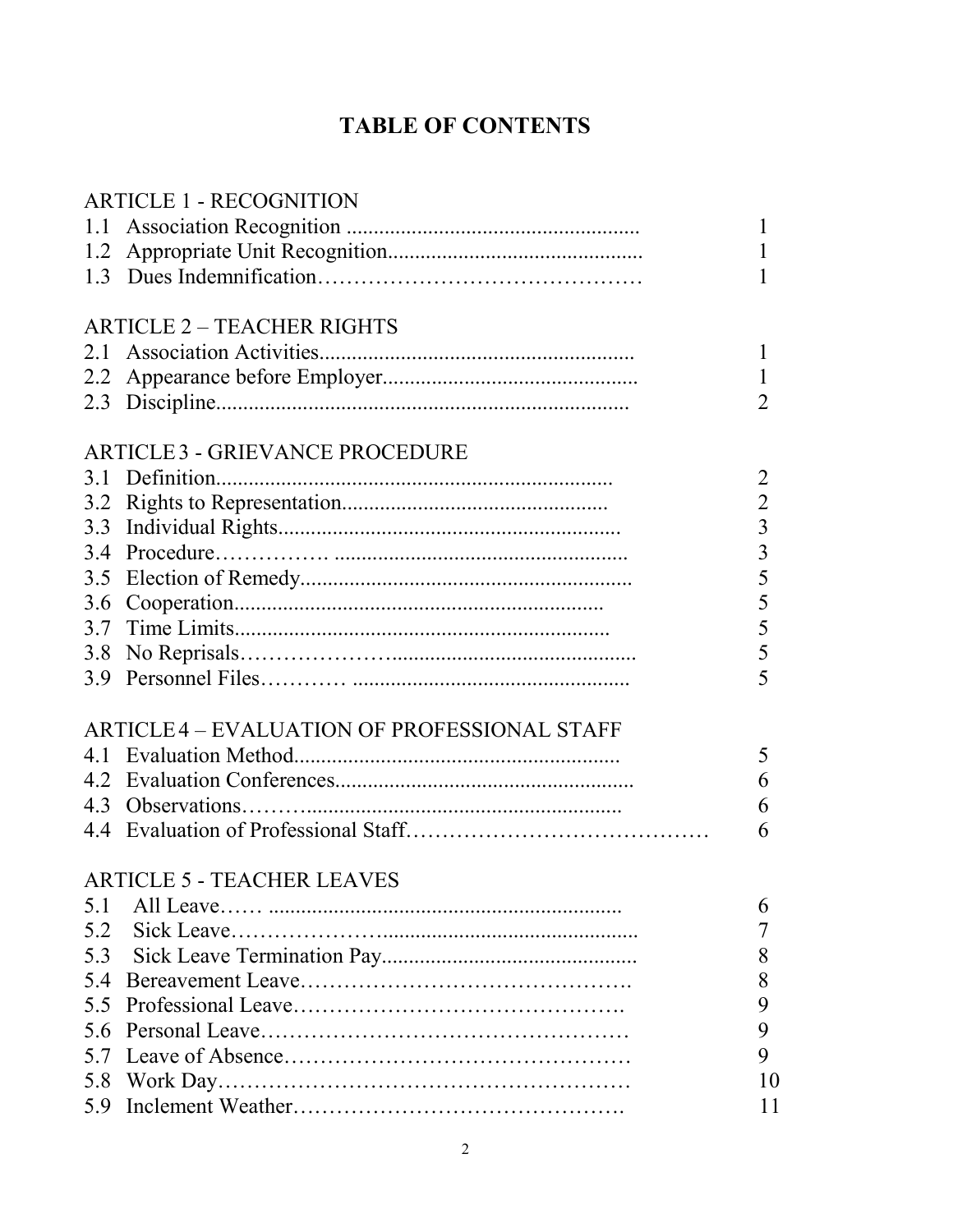|      | <b>ARTICLE 6 – PROFESSIONAL COMPENSATION</b>            |    |
|------|---------------------------------------------------------|----|
|      |                                                         | 11 |
| 6.2  |                                                         | 11 |
| 6.3  |                                                         | 11 |
| 6.4  |                                                         | 12 |
|      |                                                         | 12 |
|      | ARTICLE 7 - ABOVE-SCHEDULED ALLOWANCES FOR EXTRA-DUTIES |    |
| 7.1  |                                                         | 12 |
|      | <b>ARTICLE 8 - FRINGE BENEFITS</b>                      |    |
| 8.1  |                                                         | 14 |
| 8.2  |                                                         | 14 |
| 8.3  |                                                         | 14 |
| 8.4  |                                                         | 14 |
| 8.5  |                                                         | 14 |
| 8.6  |                                                         | 14 |
|      | <b>ARTICLE 9 - LAYOFF AND RECALL</b>                    |    |
| 9.1  |                                                         | 15 |
| 9.2  |                                                         | 15 |
| 9.3  |                                                         | 15 |
| 9.4  |                                                         | 15 |
| 9.5  |                                                         | 16 |
| 9.6  |                                                         | 17 |
| 9.7  |                                                         | 17 |
|      | <b>ARTICLE 10 - EFFECT OF AGREEMENT</b>                 |    |
|      |                                                         | 17 |
|      | <b>ARTICLE 11 - DURATION OF AGREEMENT</b>               |    |
| 11.1 |                                                         | 17 |
| 11.2 |                                                         | 17 |
| 11.3 |                                                         | 18 |
|      |                                                         | 18 |
|      | 11.5 No Strike.                                         | 18 |
| 11.6 |                                                         | 18 |
| 11.7 | Exclusions from Contract Termination Policy             | 18 |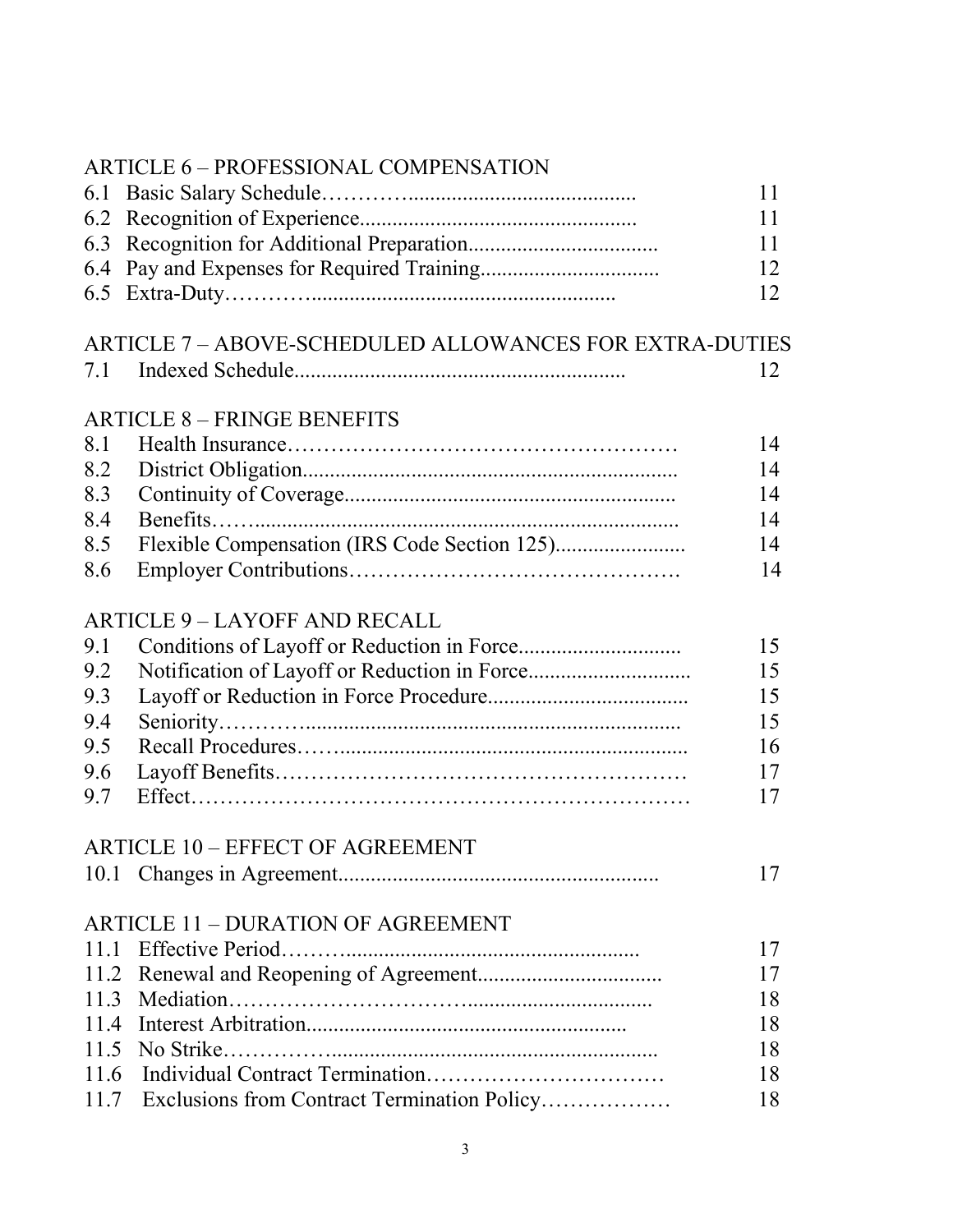| ARTICLE 12 - MANAGEMENT RIGHTS & EFFECT OF LAWS, RULES, AND<br><b>REGULATIONS</b> |    |
|-----------------------------------------------------------------------------------|----|
|                                                                                   | 19 |
|                                                                                   | 19 |
|                                                                                   | 19 |
|                                                                                   | 20 |
|                                                                                   | 22 |
|                                                                                   | 23 |
|                                                                                   | 27 |
|                                                                                   | 29 |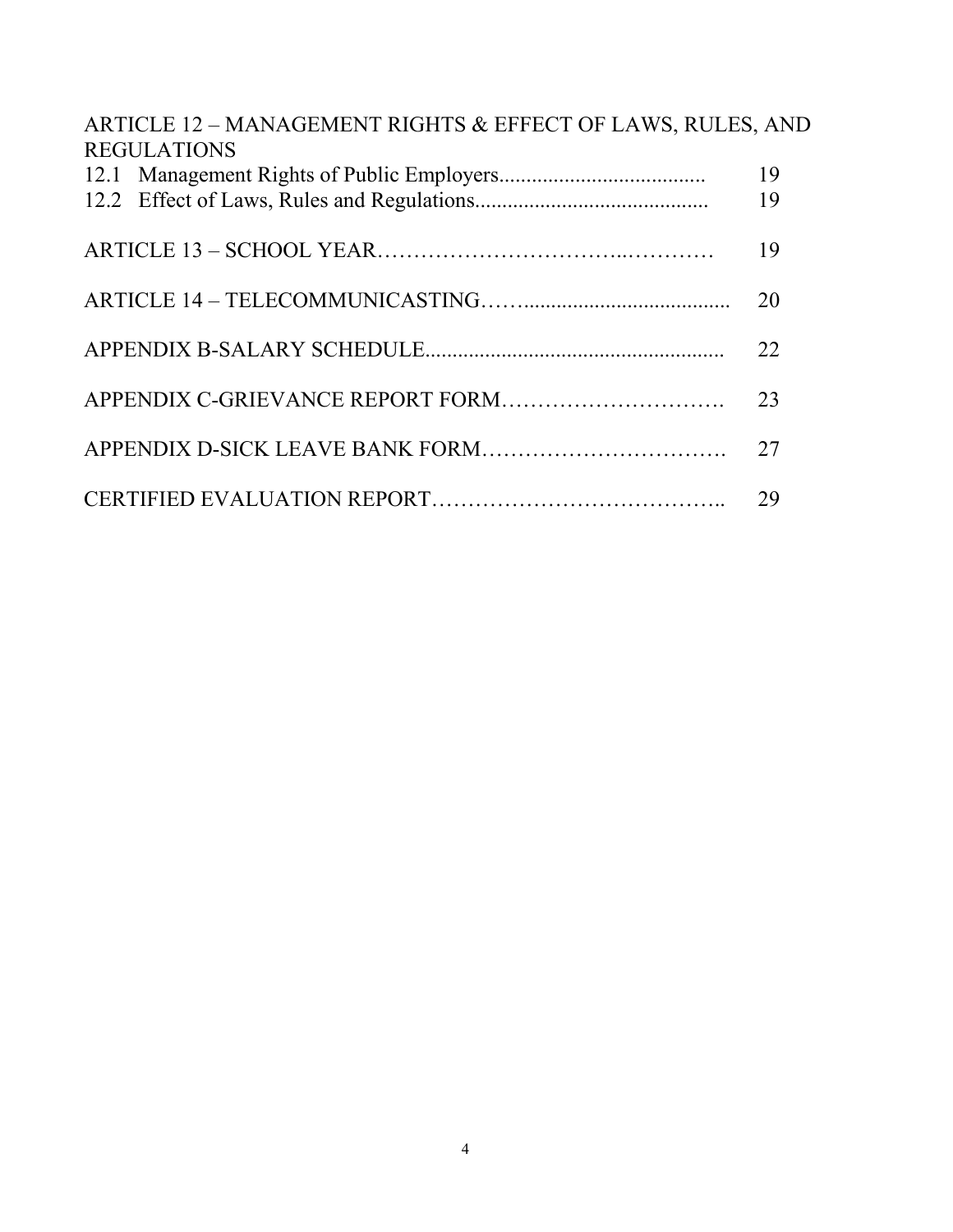#### PREAMBLE

This Agreement is entered into between the Unified Board of Trustees, Elementary School District 15 and Carter County High School, Carter County, Montana, hereinafter referred to as the District, and the Ekalaka Teachers' Association, an affiliate of the Montana Federation of Public Employees (MFPE) and the National Education Association, hereinafter referred to as the Association.

### **ARTICLE I RECOGNITION**

#### **1.1 Association Recognition**

The District hereby recognizes the Association as the sole and exclusive representative for collective bargaining with respect to wages, hours, fringe benefits, and other conditions of employment for all employees in the appropriate unit. The District agrees not to bargain with or recognize any other organization purporting to represent the members of the appropriate unit for the duration of this Agreement, or until and unless so ordered by the Board of Personnel Appeals.

#### **1.2 Appropriate Unit Definition**

The appropriate unit consists of all employees who are certified in Class 1, 2, 4, or 5 as provided in Section 20-4-106 MCA or employees whose position requires certification in contact with students or other services of a professional nature, but shall exclude those positions which are primarily administrative: superintendents, assistant superintendents, principals, assistant principals, supervisors, deans, together with other exempt positions and any and all classified positions.

#### **1.3 Dues Indemnification**

The District is responsible only for the deduction of money for payment to the Association when the individual so authorizes in writing. The Association will defend and hold harmless the District, its Board members and administrators from any lawsuit which may result from such deductions.

### **ARTICLE 2 TEACHER RIGHTS**

### **2.1 Association Activities**

The District will not discriminate against any teacher with respect to wages, hours, fringe benefits or other conditions of employment because of his or her membership in the Association or participation in any of its activities, including negotiations with the District; nor shall the District discriminate against any teacher because of his or her involvement in the processing of a grievance under Article 3, either as a grievant or as a witness. Neither will the Association discriminate against any administrator, Board member or staff member for his or her involvement or refusal to become involved in negotiations, the processing of grievances or other matters.

#### **2.2 Appearance before Employer**

A teacher shall be entitled to have present another teacher or teachers during any appearances before the Board of Trustees concerning any matter which could adversely affect the teacher's position, employment, salary, or any increments thereto pertaining. A teacher shall be given prior written notice of the reason for such a meeting or interview and shall be advised in advance of the right to representation under this provision of the Agreement. Prior written notice could include public posting of meeting agenda.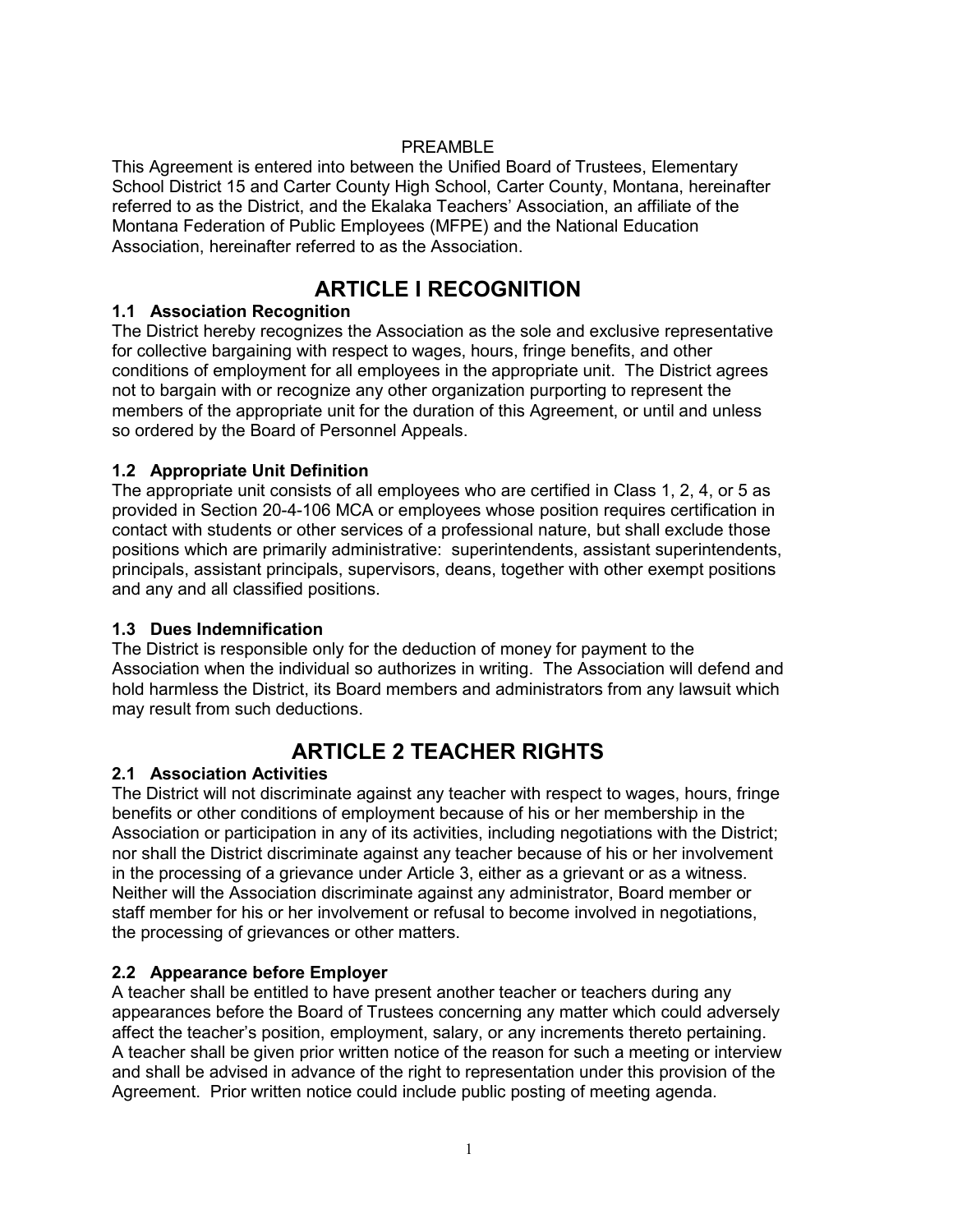#### **2.3 Discipline**

1. Teacher

s shall not be disciplined, reprimanded, suspended, reduced in compensation, or adversely evaluated, without due process and just cause.

2. es: Prior to searching a teacher's room, the Union President or Vice President shall be informed and allowed to observe the process. In the event the Union President or Vice President is unavailable, a Union member shall be invited. This does not apply to randomly conducted searches using trained personnel searching for illegal contraband.  $3.$  A

tenured teacher's contract cannot be nonrenewed or terminated without just cause. A nontenure teacher's contract cannot be nonrenewed unless the District follows the evaluation procedures provided for in Article 4.

## **ARTICLE 3 GRIEVANCE PROCEDURE**

### **3.1 Definitions**

1. A grievance is a written and signed complaint by a grievant who is a teacher, group of teachers, or the Association whose employment is covered by this Collective Bargaining Agreement alleging a violation, misinterpretation or inequitable application of one or more provisions of this Agreement. The grievance must:

A. Specifically state the provision(s) of this Collective Bargaining Agreement which are alleged to have been violated.

B. State clearly and concisely all facts which are the basis of the grievance.

C. Specify the remedy requested which may not include action or relief extending retroactively beyond one year prior to the date of filing.

D. Be filed within fifteen (15) working days of the occurrence of or knowledge of the alleged violation.

E. A working day shall be defined as Monday through Friday with the exception of federal holidays.

2. Any complaint or question relating to coverage or benefits provided or denied by any group insurance carrier/administrator is not subject to this grievance procedure.

### **3.2 Rights to Representation**

1. At least one Association representative may be present for any meeting, hearing, appeal, or other proceeding related to a grievance which has been presented under Section 3.4 for which the grievant is present.

2. When it is necessary for a teacher to investigate a grievance during the teachers' normal work day or to attend a meeting or hearing called by the District and held in connection therewith, he or she will be released from normal duties for a reasonable time, without loss of pay.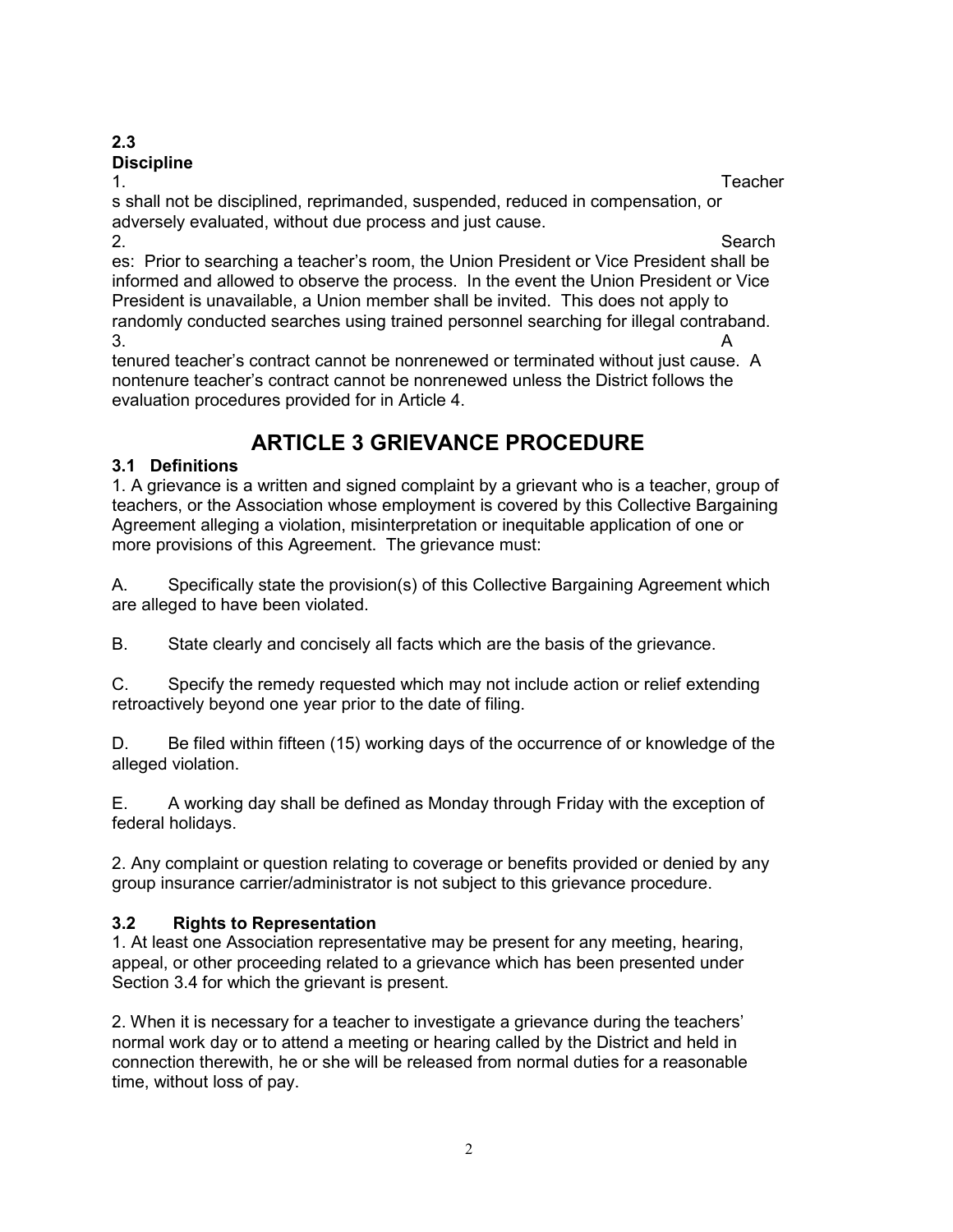#### **3.3 Individual Rights**

Nothing in the foregoing shall be construed in any way as limiting the rights of any employee to discuss any matter informally with the Board of Trustees, the Superintendent or any other District employee/representative when and where such discussions do not interfere with his/her work or the work of school District employees.

#### **3.4 Procedure**

**STEP # 1:** The parties acknowledge that it is usually most desirable for a teacher and immediate supervisor to resolve problems through free and informal communications. Within fifteen (15) working days of the occurrence of or knowledge of the act or condition which is the basis of the complaint, the grievant shall present the grievance in writing to the Superintendent, who will arrange for a meeting to take place within five (5) working days after receipt of the grievance. The grievant, an Association representative at the grievants' option and the Superintendent shall be present for the meeting. The parties shall have the right to include in the presentation such witnesses and counselors as they deem necessary to develop facts pertinent to the grievance. The Superintendent shall provide the grievant with a written answer to the grievance within five (5) working days after the meeting. Such answer shall include but not be limited to the reasons upon which the decision was based.

#### **STEP #2:** Appeal to the Board of Trustees.

If the grievant is not satisfied with the disposition of the grievance by the Superintendent or if no disposition has been made within the period above provided, the grievance may be submitted by the grievant together with the Association to the Board of Trustees, so long as such appeal is made within five (5) working days of the receipt of the Superintendent's response at Step # 1*.* The Board of Trustees shall consider the matter at the next regular meeting, except when the appeal is made less than three (3) working days before such meeting.

The Board of Trustees shall issue a written decision on the matter to the grievant no later than fifteen (15) working days after such Board meeting.

#### **STEP #3**: Mediation

The Association has five (5) working days from receipt of the written response of the Board of Trustees to submit the grievance to the Board of Personnel Appeals (BoPA) with a request to assign a mediator to the dispute. The Mediator shall consult with the parties in an attempt to bring about resolution to the grievance. The Mediator shall not produce any records or testimony nor make any statement with regard to any mediation conducted by him in any forum or proceeding before any court, board, investigatory body, arbitrator, or fact finder.

#### **STEP #4** Binding Arbitration

If the BoPA refuses to assign a mediator or if the assigned mediator determines that the grievance is not likely to be resolved, or after sixty (60) working days, which ever occurs first, the Association shall exercise its right of arbitration by providing the Superintendent with written notice of its intention to submit the grievance to arbitration. Within ten (10)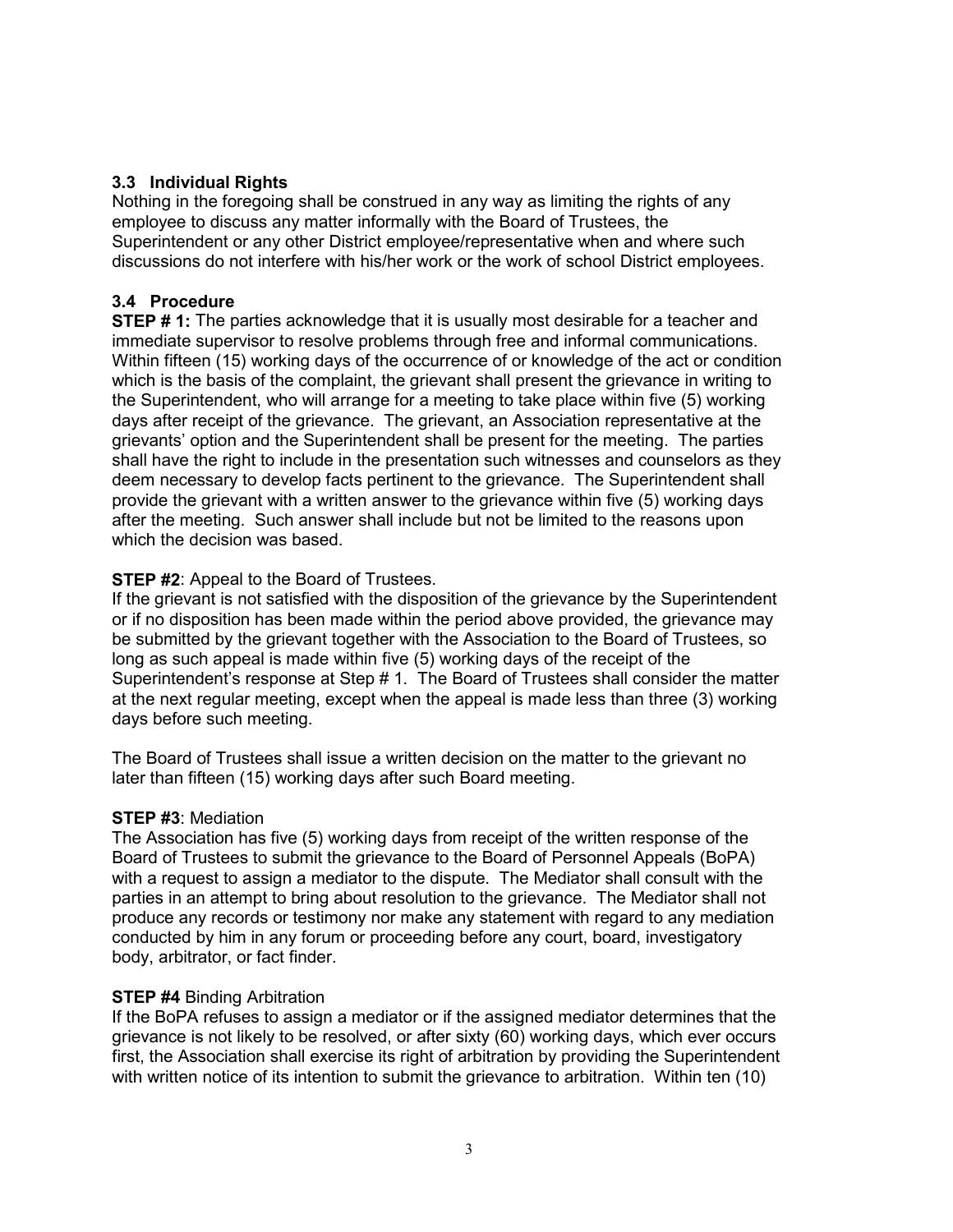working days after written notice to the Superintendent, the Association shall, in writing, request a list of five (5) impartial arbitrators be provided by the BoPA.

#### A. SELECTION

Within ten *(*10) days after receipt of the list of potential arbitrators, the Arbitrator shall be selected from a list provided as follows:

1. The Association shall strike one name;

2. The District shall strike one name;

3. The Association shall strike a second name;

4. The District shall strike a second name;

5. The parties shall notify the BOPA of the remaining name who shall be appointed Arbitrator to hear the grievance.

Should either party fail to participate in the arbitrator selection process, the other party may demand the BoPA appointment of an arbitrator.

# ON

B. FUNCTI

The function of the Arbitrator shall be to adjudicate controversies involving alleged violations of specific Articles or Sections of this Agreement.

#### C. POWER

1. The Arbitrator shall have no power to add to, subtract from, disregard, alter or modify any term or terms of this Agreement or to enter any new provision into this Agreement. 2. The Arbitrator shall have no power or authority to establish wage scales.

3. The Arbitrator shall be limited to deciding whether the employer has violated the expressed Articles or Sections of this Agreement as alleged in the grievance, it being clearly understood that any matter not specifically established within this agreement remains within the rights and prerogatives of the employer.

#### D. HEARING

The appointed Arbitrator shall confer with the parties and set a time, date and place for the hearing. During this hearing, nothing said or done by the Mediator, nor anything said or done for the first time by either party at mediation may be submitted to the Arbitrator. At the conclusion of the hearing, the parties shall have thirty (30) working days to submit post hearing briefs and another twenty (20) working days to submit reply briefs.

#### E. JURISDICTION

The Arbitrator shall have jurisdiction over grievances properly brought before the Arbitrator pursuant to the terms of this procedure. The Arbitrator will be without power or authority to make any decision which requires the commission of an act prohibited by law or which is violative of the terms of this Agreement. The Arbitrator shall not have jurisdiction over any grievance which has not been submitted to arbitration in compliance with the terms of the grievance and arbitration procedure as outlined herein. In considering any grievance, the Arbitrator shall give due consideration to the statutory right and obligations of the District to efficiently manage and conduct the operations of the District.

#### F. DECISION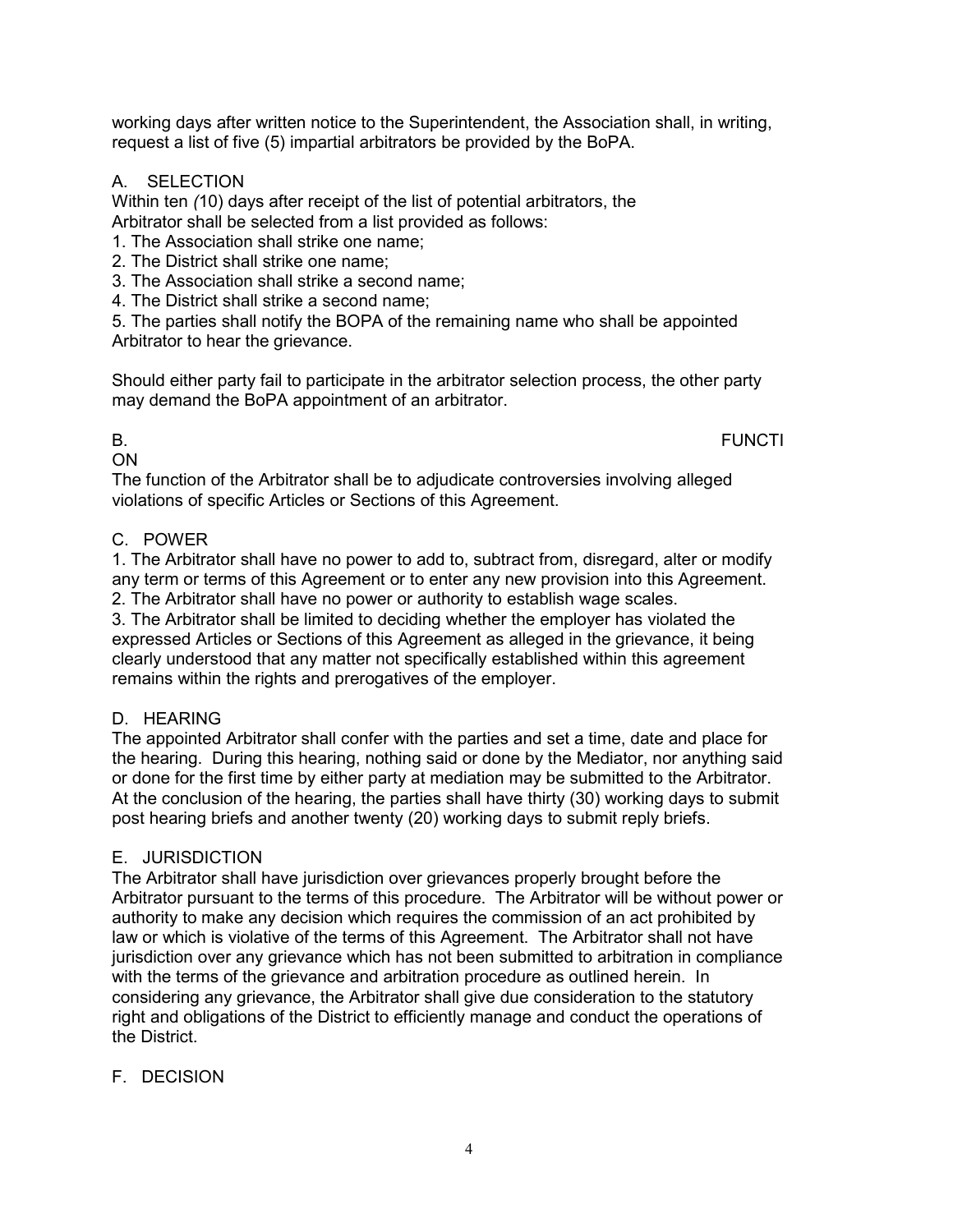Within thirty (30) days following the submission of the reply briefs, the Arbitrator shall render an opinion and award. The Arbitrator's award shall not include perspective nor punitive damages, nor shall the Arbitrator provide or order any action or relief extending retroactively beyond one year prior to the date of the original grievance. The Arbitrator's decision shall be final and binding.

#### G. ARBITRATION COSTS

Each party shall be responsible for its own expenses relative to this grievance procedure. The Arbitrator's fees, expenses and other related costs shall be shared equally by the parties except that the Arbitrator shall assess his or her entire fee on the grievant or Association if the Arbitrator is asked to rule on arbitrability, and he or she finds that the grievance was frivolous or not arbitrable.

#### **3.5 Election of Remedy**

Election of remedy will follow Montana Law 39-31-306(5).

#### **3.6 Cooperation**

The Board of Trustees, the Administration and the Association will cooperate in the investigation of grievances and will make available any reasonable access to such public information as is appropriate and necessary for the processing of any grievance. No officer, agent or representative of the Association may solicit grievances but may receive, discuss, and handle grievances only when and where such activities do not interfere with their work or the work of District employees.

#### **3.7 Time Limits**

1. Should the grievant or the Association fail to timely file or advance a grievance, the grievance shall become void and forever waived unless extended by mutual written agreement of the parties. Should the District, its agents or representatives fail to provide a timely response at any step of this procedure, such failure shall be considered a denial of the grievance, and the grievance may be timely advanced to the next step of this procedure.

2. Any grievance may be processed through this procedure until resolution, even if this Agreement expires.

#### **3.8 No Reprisals**

No reprisals of any kind will be taken by the Board of Trustees, the Association, or the Administration against any person because of participation in this grievance procedure.

#### **3.9 Personnel Files**

All documents, communications, and records dealing with the processing of a grievance shall be filed separately from the personnel files of the participants. (See Appendix C for Grievance Report Form.)

### **ARTICLE 4 EVALUATION OF PROFESSIONAL STAFF**

#### **4.1 Evaluation Method**

In order to assure a high quality of teacher performance and to advance the instructional programs of the District, a continuous program for teacher evaluation shall be established, and regular reports shall be made to the Board of Trustees concerning the outcome of these evaluations. The evaluation process shall include: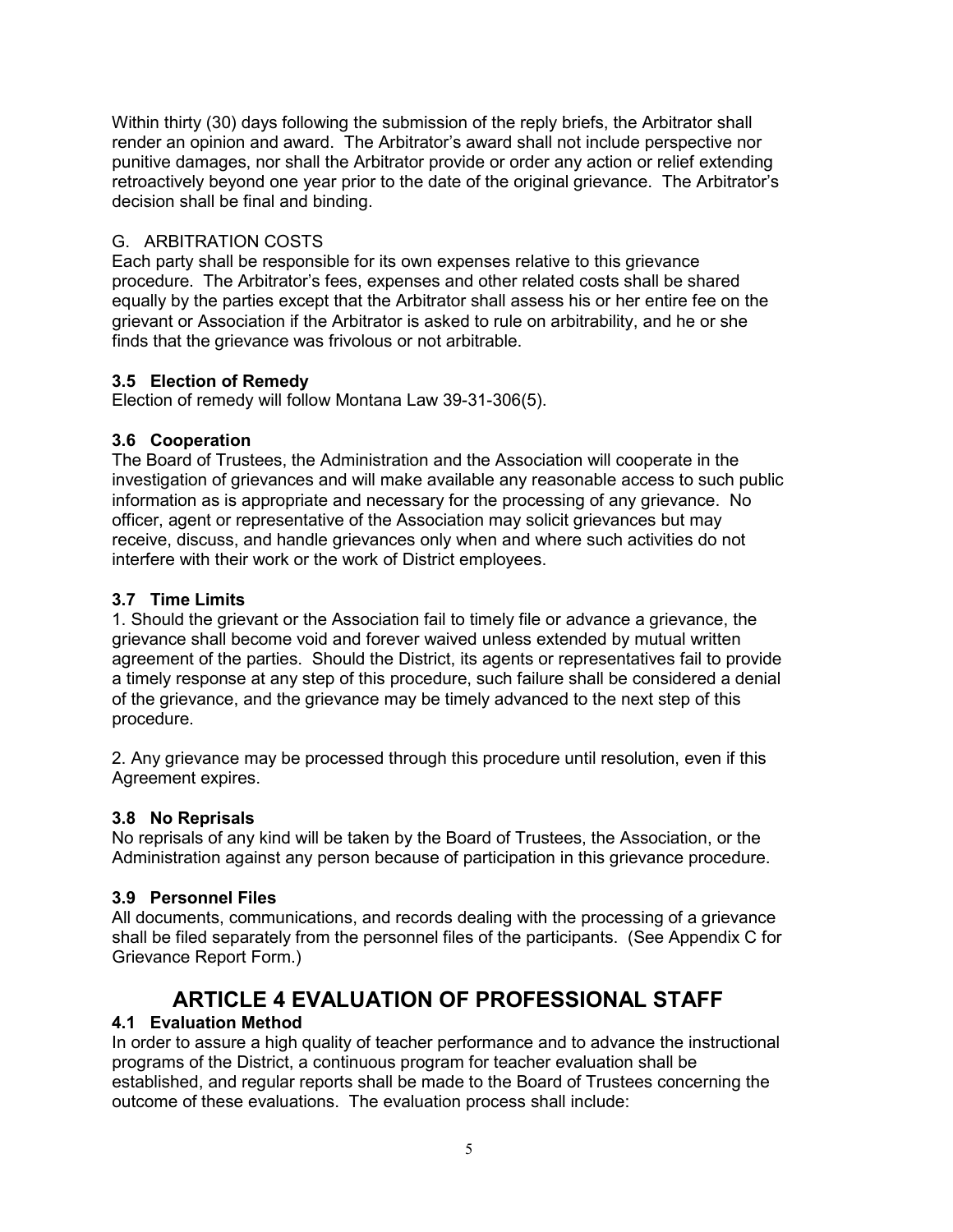1. The development and periodic review of techniques and procedures for making evaluations.

2. Interpretation of the information gained in the evaluation process in terms of the objectives of the instructional program.

3. The application of the information gained to the planning of staff development and inservice training activities which are designed to improve instruction and increase teacher competence.

4. The evaluation process shall include supervisor-initiated observations. Each nontenure teacher shall receive at least two formal written evaluations during the year. The first evaluation must be completed prior to December 20. The second evaluation must be completed prior to April 1. Each tenured teacher shall receive at least one formal written evaluation during the year. The formal written evaluations shall result from a series of observations in the classroom, not from a single visit. Prior notification shall be given to the teacher before a formal evaluation visit. Evaluations in addition to those detailed above are at the discretion of the Administration. The above procedure shall be completed before termination or nonrenewal of any teacher's contract with the exception of a nontenure teacher, if that dismissal concerns classroom performance. If the District fails to evaluate a nontenure teacher, it may not nonrenew or terminate the nontenure teacher's contract for that year.

#### **4.2**

#### **Evaluation Conferences**

1. The formal evaluation shall be written and shall be discussed by the supervisor and the person being evaluated. The discussion may either precede or follow the writing of the evaluation report. Copies of the written document shall be signed by both parties and be incorporated into the personnel files of the teacher in the office. Both the Administration and the individual teacher will have a copy of the evaluation. The signature should indicate that the evaluation has been read and discussed. 2. The written evaluation should be specific in terms of a person's strengths and weaknesses. Those areas where improvement is needed should be clearly set forth and recommendations for improvement should be made. Subsequent evaluations should address themselves to any improvement or to any continuing difficulty which is observed.

#### **4.3 Observations**

Nothing herein shall preclude day-to-day types of observations, nor actions that the District may take as a result of such.

#### **4.4 Evaluation of Professional Staff**

 The District agrees to attach the evaluation instrument to the Collective Bargaining Agreement as an appendix for information only; and further agrees to make any changes to the form only at the beginning of the school year and provide copies of any changes to the Association President. The Association reserves the right of consultation regarding any changes to the evaluation document.

### **ARTICLE 5 TEACHER LEAVES**

#### **5.1 All Leave**

1. Employees covered by this agreement shall be allowed to take leave up to one and ½ hours per day without any deduction from their accrued leave up to a maximum of seven (7) times annually. This leave must be approved in advance with the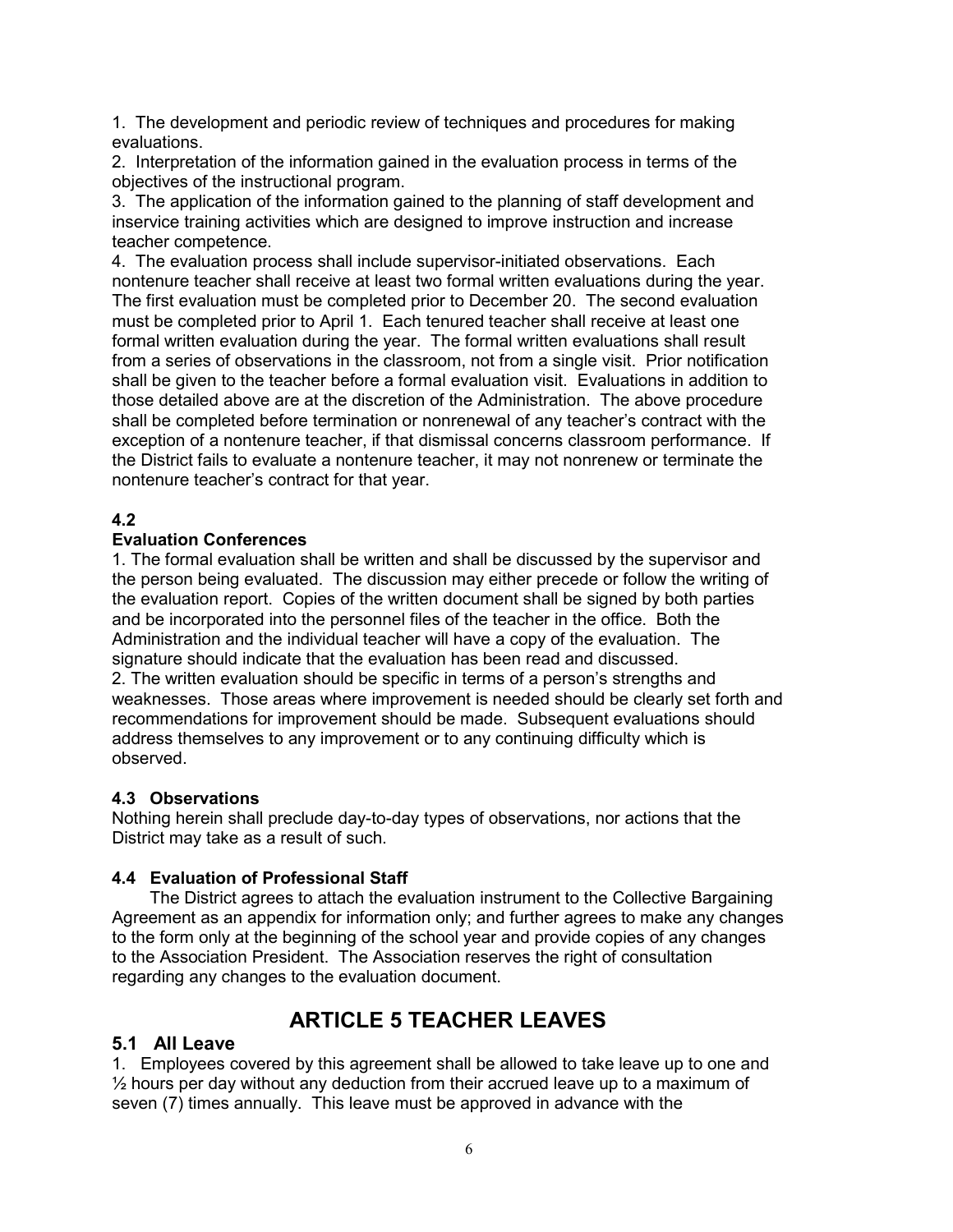Superintendent, and the employee is responsible for finding classroom coverage without the District hiring a substitute teacher. All other leave shall be in ½ day increments.

2. For sick leave, bereavement leave and the sick leave bank, "Immediate Family" shall be defined as the employee's spouse, anyone residing in the employee's home and blood or step relatives as follows: children, parents, brother or sister. "Family" shall be defined as the employee's grandparents, grandchildren, aunts, uncles and in-laws as follows: parent, brother, sister or grandparent.

#### **5.2 Sick Leave**

1. At the beginning of each school year, each teacher shall be credited with twelve (12) days of leave at full salary for illness or disability, medical appointment, quarantine of communicable disease, maternity; or illness, or communicable disease for employees or the employee's family or immediate family (as defined in 5.1, #2). Sick leave may also be used for bereavement leave as outlined in 5.4. Unused sick leave each year will be allowed to accumulate up to fifty-five (55) days and will be carried forward to the next school year for a maximum of sixty-seven (67) days. The Superintendent may, at his/her discretion, request a doctor's verification of illness.

2. Each teacher shall be given a written accounting of his/her accumulated sick leave by September 15 of each school year.

3. A teacher who is unable to teach because of illness or disability and has exhausted all of his/her sick leave available shall be granted a leave of absence without salary for the remainder of the school year or the duration of the illness or disability, whichever is lesser.

4. A Sick Leave Bank shall be offered to certified employees. The purpose of the Sick Leave Bank is to provide employees with additional sick leave days needed for employees or the employee's immediate family (as defined in 5.1 #2) to recover from major illness or injury which causes absence from work and subsequent loss of pay.

**A. ADMINISTRATION** – The Sick Leave Bank shall be administered by the Sick Leave Council in conformance with the regulations set forth in this agreement.

The Sick Leave council shall be composed of five (5) certified staff who have joined the Sick Leave Bank, all to be appointed by the Association. One (1) Council member must be an Association officer. If possible, it is preferable that two (2) Council members represent grades K-6 and two (2) represent grades 7-12. The Council shall annually review and/or revise the guidelines, rules, regulations and reporting procedures necessary to implement the Sick Leave Bank. The guidelines, rules and regulations shall be subject to approval of the Board of the Trustees and the Association.

**B. MEMBERSHIP AND ENROLLMENT** – The enrollment period shall be within the first ten (10) days of the school year or within ten (10) working days after initial employment.

Employees must donate a minimum of two (2) and a maximum of five (5) days of personal sick leave to the Bank during the enrollment period to become a member and two (2) to five (5) days per year to continue membership. Days donated shall be non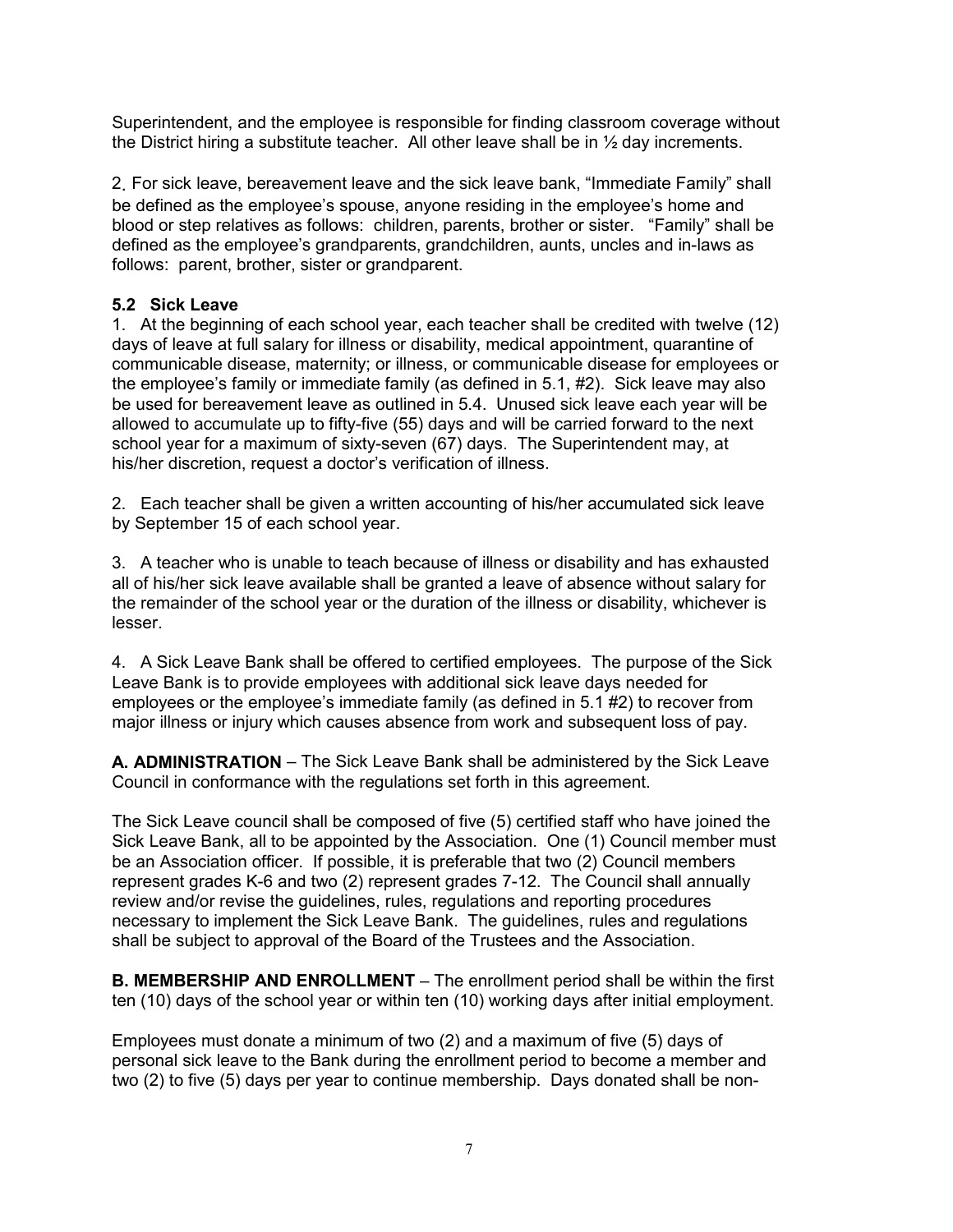returnable to the donor as accumulated personal sick leave in the event of loss of Bank membership or separation or transfer from the District.

Forms authorizing the donation of the employee's sick leave days must be signed and turned in to the District office before the employee becomes a member of the Bank.

# **C. RULES AND REGULATIONS**

1. The Sick Leave Council shall accumulate unused Bank days from year-to-year to a maximum capacity, which shall not exceed 125 days.

2. The maximum number of days that shall be available for withdrawal for each eligible employee's use in any one (1) school year shall not exceed 25 days.

 $3.$  An employee must deplete all of his/her sick leave and personal leave before being eligible for the Sick Leave Bank's services.

4. The employee, or his/her designated person when the employee is incapable, shall secure written evidence from the District's business office that all accumulated personal sick leave has been used.

5. The employee or the designee when the employee is incapable, shall secure written proof from a medical doctor of illness or injury adequate to protect the District against malingering and false claims or illness.

6. The state of the state of the state of the state of the state of the state of the state of the state of the employee or the designee when the employee is incapable, shall submit a written request for the desired number of sick days to the Sick Leave Council. The request shall include reasons for the absence and be accompanied by the support documents listed above (#4 & #5).

**7.** The set of the set of the set of the set of the set of the set of the set of the set of the set of the set of the set of the set of the set of the set of the set of the set of the set of the set of the set of the set employee or the designee when the employee is incapable, shall secure written notice of the employee's "back to work" date. Also, if return to work shall be on a part-time basis, this must be specifically noted as well as any other subsequent related visits to a doctor's office or medical facility during school hours.

8. The state of the state of the state of the state of the state of the state of the state of the state of the Sick Leave Council shall make a final approval or disapproval of the request in full or in part in writing to the District office. Grants will normally be retroactive. However, the Sick Leave Council may grant days in advance when the need is supported by appropriate medical evidence.

**D**. **DUE PROCESS** – Each member of the Sick Leave Bank has been guaranteed and afforded "Due Process" through the Sick Leave Council, however actions of the Sick Leave Council are not subject to the Grievance Procedure as outlined in the Master Agreement. (Refer to Appendix D).

#### **5.3 Sick Leave Termination Pay**

After five (5) years of teaching experience in the District and upon voluntary termination of employment, the teacher shall receive payment for one-fourth (25%) of his/her days of accumulated and unused personal sick leave at the certified sub pay rate or \$110.00 per day whichever is greater.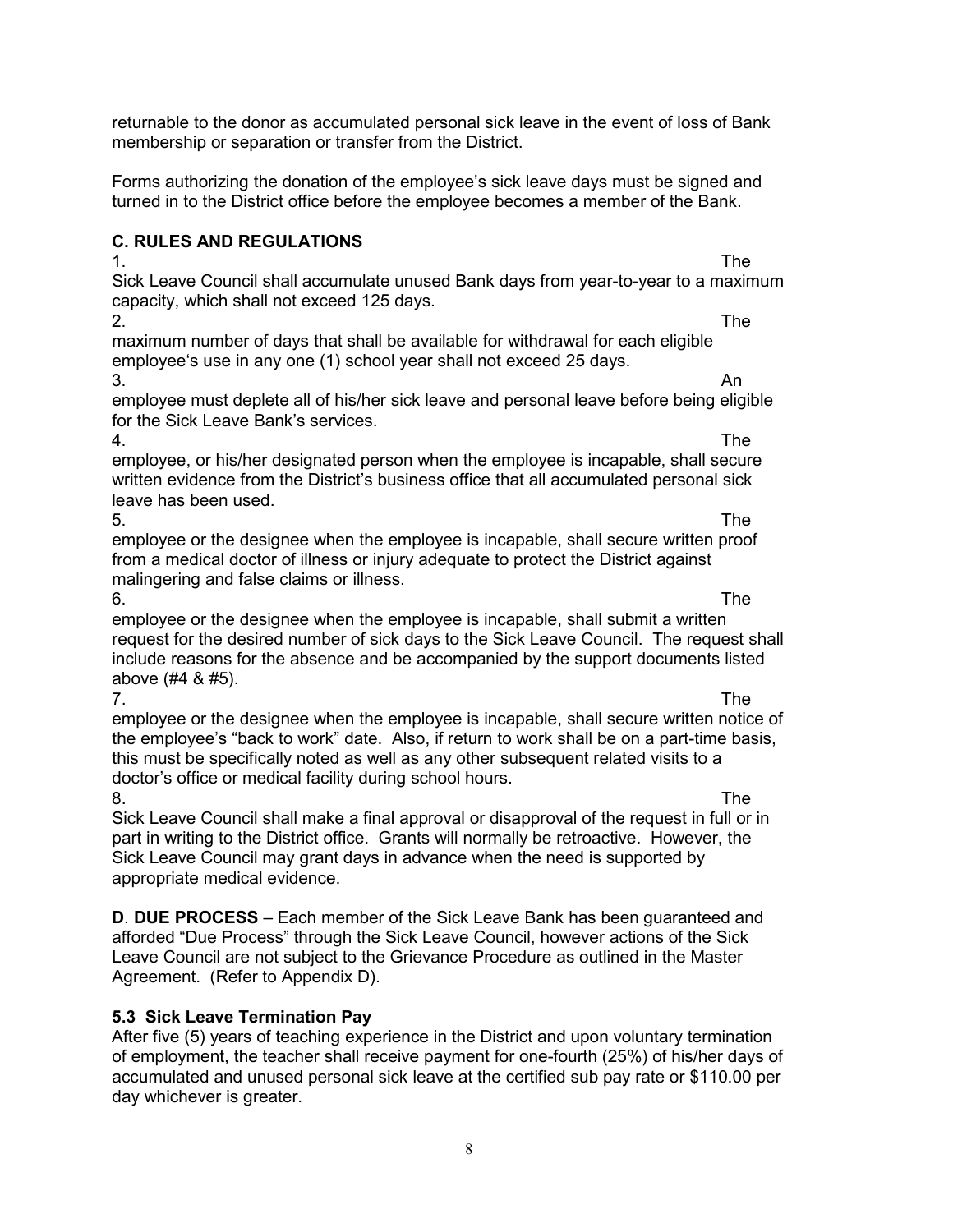After ten (10) years of teaching experience in the District and upon voluntary termination of employment, the teacher shall receive payment for one-half (50%) of all unused days of accumulated and unused personal sick leave at the certified sub pay rate or \$110.00 per day whichever is greater.

#### **5.4 Bereavement Leave**

An employee who has suffered a death in the immediate family or family (as defined in 5.1, #2) will be eligible for bereavement leave. The Superintendent shall have the authority to approve paid bereavement leave for up to five (5) days for each death of an immediate family member with no deduction counted against the employee's sick or personal leave.

 The Superintendent shall have the authority to approve bereavement leave requests of greater than five (5) days for the death in the immediate family. This leave will be counted against the employee's sick or personal leave.The Superintendent shall have the authority to approve paid bereavement leave for up to two (2) days for each death of a family member with no deduction counted against the employee's sick or personal leave. The Superintendent shall have the authority to approve bereavement leave requests of greater than two (2) days for the death in the family. This leave will be counted against the employee's sick or personal leave.

 Employees wishing to attend the funeral of a relative not listed in 5.1 may use sick or personal leave.

#### **5.5 Professional Leave**

A minimum of four days is available for temporary leave at full salary, which will be provided each teacher for visiting other schools, attending professional education conferences, serving on committees, and attending professional association committee meetings, conferences, conventions and assemblies with the prior approval of the Superintendent. Teachers desiring professional leave will submit a proposal for approval to the Superintendent on the current leave form. The proposal will include the nature of the leave and benefits to be derived from said leave. At the next regularly scheduled Board of Trustees meeting the Superintendent will share the written reports collected from teachers concerning all professional leave. Reports concerning Professional leave must be turned in to the Superintendent within five days of returning from leave.

#### **5.6 Personal Leave**

1**.** Personal leave at full salary will be provided each teacher annually for personal reasons, which require the teacher's absence during working hours and which are other than provided for herein. Such leave may not be used to conduct a work slowdown or mini-strike.

i. 3 personal days will be provided

2. One day of personal leave may be awarded to a maximum of two staff member(s) the work day before and two staff member(s) the work day after the following days off: Labor Day, Thanksgiving, Winter Break and Spring Break. Leave extending these breaks will be awarded on a first come, first serve basis and will be limited to one break per year, per employee, unless no other teacher has requested leave.

3. Unused personal leave, to a maximum of four (4) days, will be reimbursed at the end of the school year at the following daily rates:

a. \$50.00 for up to one (1) day

b. \$55.00 per day for 1  $\frac{1}{2}$  to two (2) days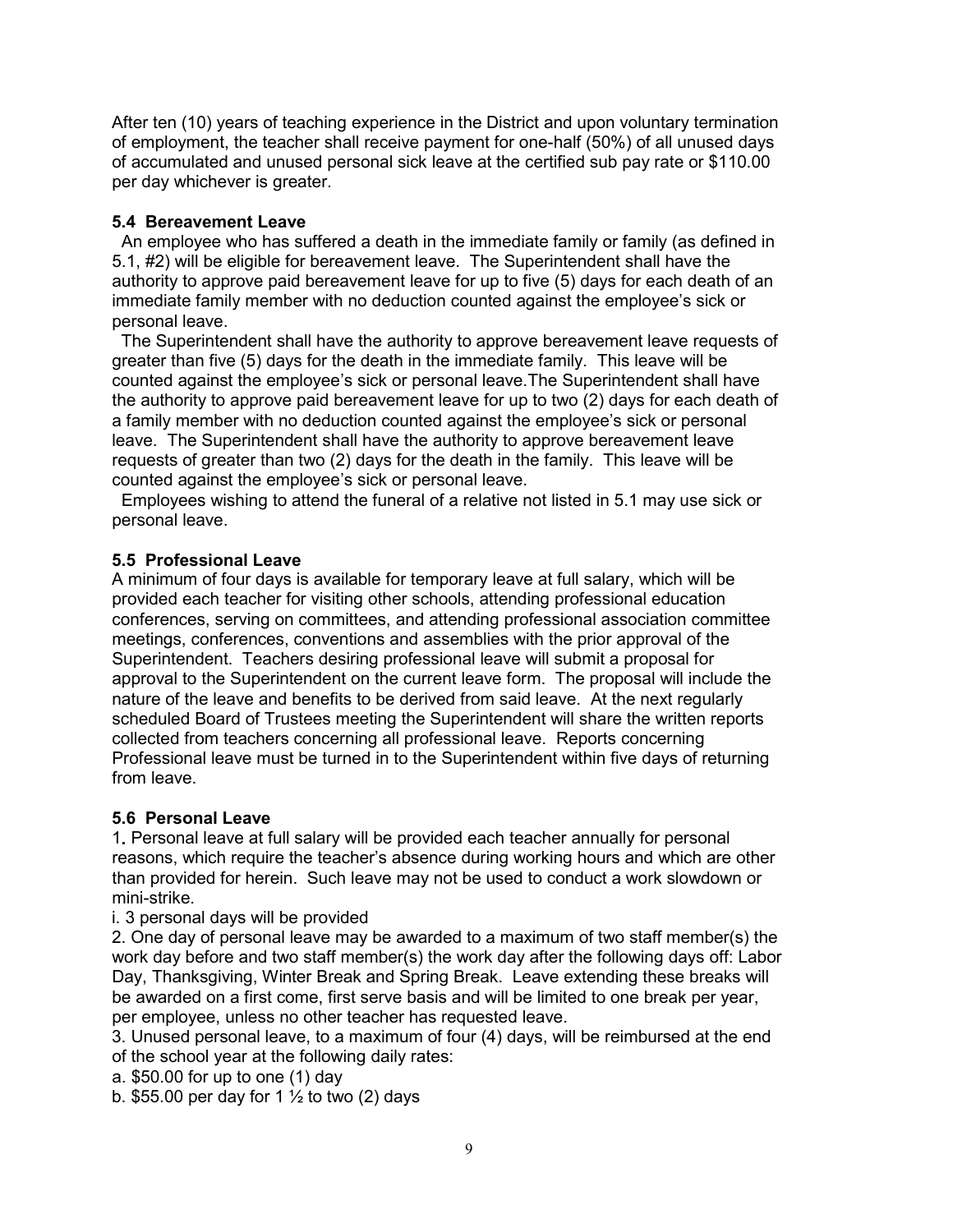- c. \$57.00 per day for  $2\frac{1}{2}$  to three (3) days
- d. \$60.00 per day for  $3\frac{1}{2}$  to four (4) days.
- 4. One day of personal leave may be carried forward to the next school year.

#### **5.7 Leave of Absence**

1. After five (5) consecutive years of employment by Ekalaka Public Schools, a teacher may be allowed to take a one (1) year leave of absence without pay or insurance benefits for such reasons as disability leave (extended personal or family illness), parental leave (for the purpose of caring for a newborn child or a newly adopted child), exchange teacher, student in residence, fulfillment of duties in an elected political office and military or alternative service such as Peace or Vista Corp, or for other purposes recommended by the Superintendent and approved by the Board of Trustees.

2. The request for leave must be submitted by April 1.

3. The Board of Trustees and Administration will act on the request on or before the regularly scheduled April meeting.

4. Teachers on leave of absence will be entitled to return to the same positions that they held immediately before commencement of leave or to positions of comparable responsibility and remuneration and without loss of sick and personal leave, except that the employee shall not accrue leave or years of service time toward seniority.

5. Employees are eligible for a maximum of 1 year of leave of absence during their employment with Ekalaka Public Schools.

#### **5.8 Work Day**

Monday through Thursday, Teachers are to report to their respective buildings at 8:00 a.m. and remain until 4:00 p.m. However, on Fridays, the last working day prior to holidays, and the October MFPE statewide convention, Teachers shall be allowed to leave upon student dismissal.

1. The District and the Association recognize that unit members are professional and that the varying nature of a certified teacher's day-to-day professional responsibilities does not lend itself solely to an instructional day of rigidly established length. It is understood that, as professionals, unit members shall spend as much time on site and/or other places as necessary to fulfill their instructional and professional responsibilities. A. Meeting

s required by the District, including but not limited to staff meetings, grade level meetings and department meetings, shall be limited to no more than two per calendar month and will not last more than sixty (60) minutes per meeting.

B. Appoint ments for parent conferences scheduled by the District shall be made with at least forty-eight (48) hours' notice. Other appointments scheduled by the District for District business, such as IEP meetings, shall be made with at least seven (7) days' notice, whenever possible. Such appointments may be made by the District with less than seven days for unforeseen events and/or with consent by the unit member.

2. The certified teachers' normal professional day will be 8:00 a.m. until 4:00 p.m. Teachers can voluntarily work past 4:00 to complete professional duties as needed and can be required to stay for professional meetings such as IEP's not to exceed 1 hour past 4:00 p.m.

3. Certified teachers shall not be required to attend school when school is closed due to inclement weather by order of the administration.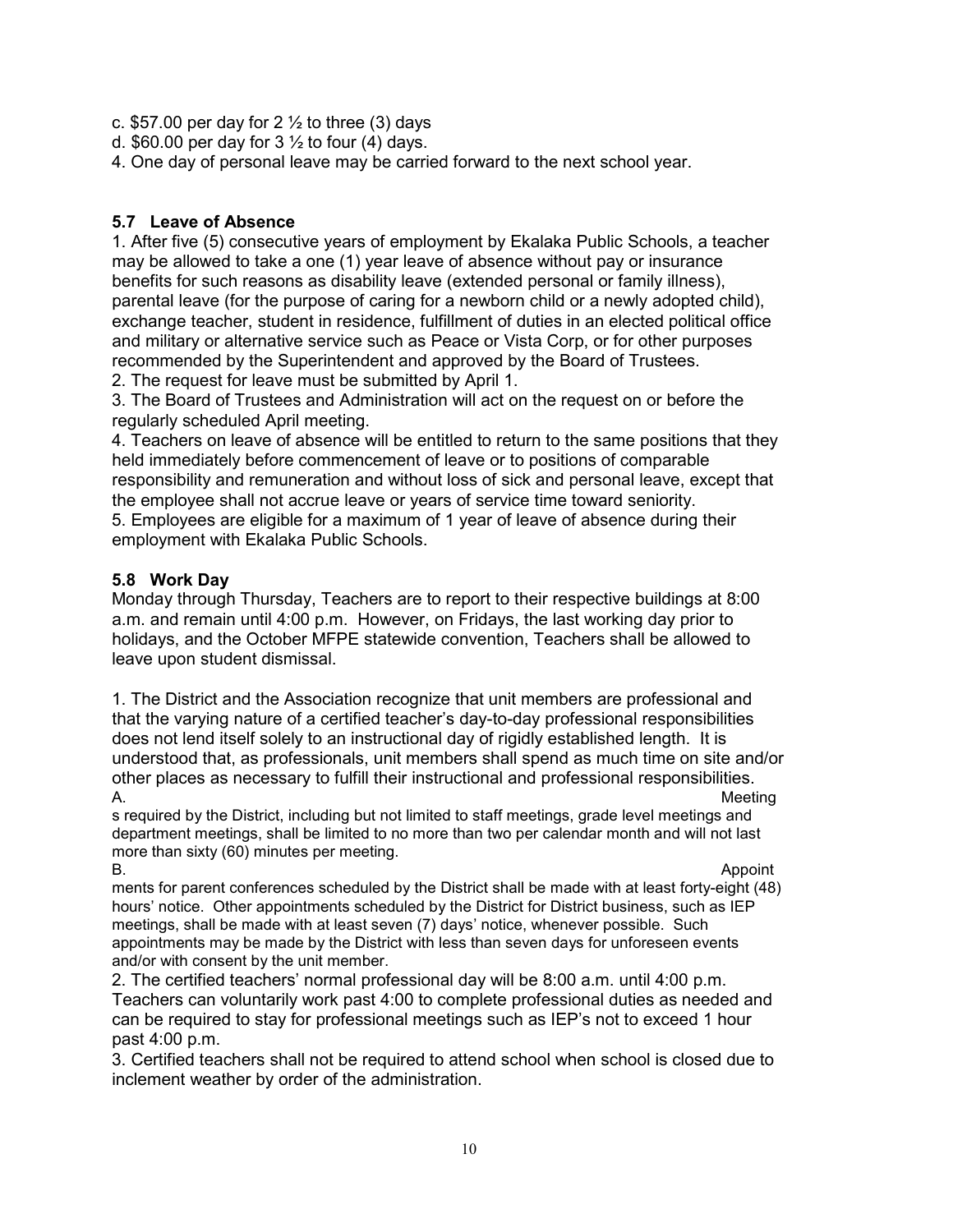4. Room keys will be issued and the classrooms available to returning teachers at least two (2) weeks prior to the first PIR day of the academic year unless at the discretion of the Superintendent, the certified teacher may receive keys earlier.

If the District implements a 180 PI calendar at any time in the future, there shall be no more than 7 (seven) PIR days planned in accordance with Administrative Rule 10.55.714, Professional Development and the three professional/Teacher training days shall be eliminated.

#### **5.9 Inclement Weather**

When District buses are not dispatched due to inclement weather, teachers who are unable to travel to school must use personal leave first and if that leave is exhausted, a teacher may use his/her sick leave. No teacher shall be able to use sick leave from the Sick Leave Bank for absences occurring under this article.

### **ARTICLE 6 PROFESSIONAL COMPENSATION**

#### **6.1 Basic Salary Schedule**

The adopted salary schedule (Appendix B) lists the basic salary for contracted days as set forth in Article 5.8 which includes PI and PIR days*.* All teachers will have the option to receive compensation in equal installments of 10, 11 or 12-month basis. Following the first two weeks in the school calendar or teacher employment, a one-time salary payment of \$500.00, less deductions, will be made to any teachers, upon request. Equal monthly deductions of the individual's salary will be made to compensate for the one-time payment.

6.1.1 Teachers who enter into extended school year contracts or are assigned additional school year duty days by the District in excess of the total of the PI and PIR days for the school year shall be compensated as follows: add together the PI and PIR days for the current school year and divide the total into the teacher's annual salary for the school year as provided for in appendix B by the total PI and PIR days to obtain a daily rate of pay. The daily rate of pay shall be multiplied by the number of extra duty days for the school year. The daily rate of pay shall be used for no purpose other than calculating the amount paid to a teacher for extended duty days or extended duty contracts.

#### **6.2 Recognition of Experience**

All teachers shall be given full credit on the salary schedule for five years' teaching experience in any school district accredited by a recognized accrediting agency. A year of teaching experience will be recognized if a certified teacher's contract is for a minimum of one half Pupil Instruction days in one (1) school year as set forth in Article 5.8.

#### **6.3 Recognition for Additional Preparation**

Teachers obtaining additional college credits for advancement on the salary schedule must obtain said credits in the area(s) of their teaching endorsement or in an area that may be added to their teaching assignment. Notification of intent to pursue summer course work and subsequent higher placement on the schedule shall be made to the Superintendent before May 1 of the year in which said credits will be earned. The teachers' request for approval of course credit will be answered and returned within fifteen (15) working days of submission. Nothing herein shall be construed to reduce credits and/or experience previously recognized. A quarter is defined as fifteen quarter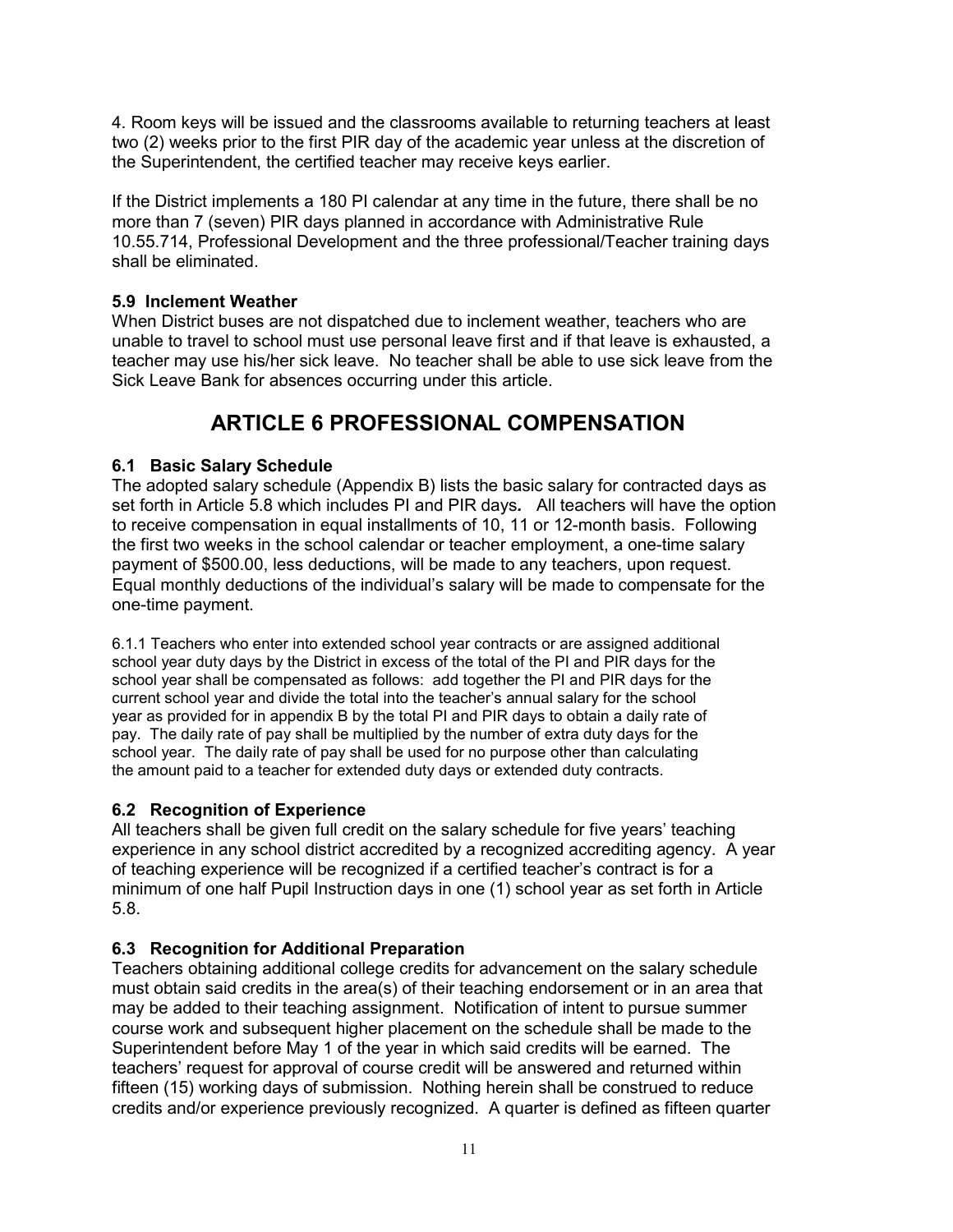hours or ten semester hours of credit or its equivalent. A teacher will be allowed a maximum of one horizontal move per year if the district has paid for 9 or more of the semester credits.

#### **6.4 Pay and Expenses for Required Training**

1. The District will provide a maximum of two vehicles for transportation to the annual MEA convention and/or training location of the Association's choosing. Transportation will be either in the form of:

a) School vehicle(s) or

b) Mileage reimbursement if personal vehicles are used.

2. A thirteen dollar (\$13.00) noon meal allowance will be provided each of the two days for each employee who attends professional development out of town.

3. The District shall pay the full cost of tuition, books, meals, lodging, transportation, and other reasonable expenses incurred by a teacher in connection with any other course, workshop, seminar, conference, and in-service training session which a teacher takes at the request of the Board of Trustees or Administration so long as such does not exceed the limitations of Montana law. The teacher is not required to attend such if full compensation and reimbursement is not granted.

#### **6.5 Extra-Duty**

1.

s involved in extra-duty assignments shall be compensated in accordance with the attached schedule for such assignments (7.1 – stipend schedule). Other Extra Duty assignments approved by the District (excluding conferences and travel time) will be compensated at \$25/hour above and beyond the professional day.

2.

Qualifie

**Teacher** 

d on-staff personnel will be considered for extra-curricular positions before non-staff members; however the term "considered" will not be construed to mean that the on-staff personnel will be given prioritization to be hired, but rather that their qualifications and interview will be evaluated and considered for the position.

 $3.$ certified staff member voluntarily accepts a teaching assignment before the regular school day begins, known as 'zero period', the member will be compensated at 1/7th of their basic salary.

### **ARTICLE 7 ABOVE-SCHEDULED ALLOWANCES FOR EXTRA-DUTIES**

#### **7.1 Indexed Schedule**

1. The following schedule shall be used to determine above-schedule allowances for performing extra duties.

2. All extra-duty personnel will have the option to receive above-schedule payments either in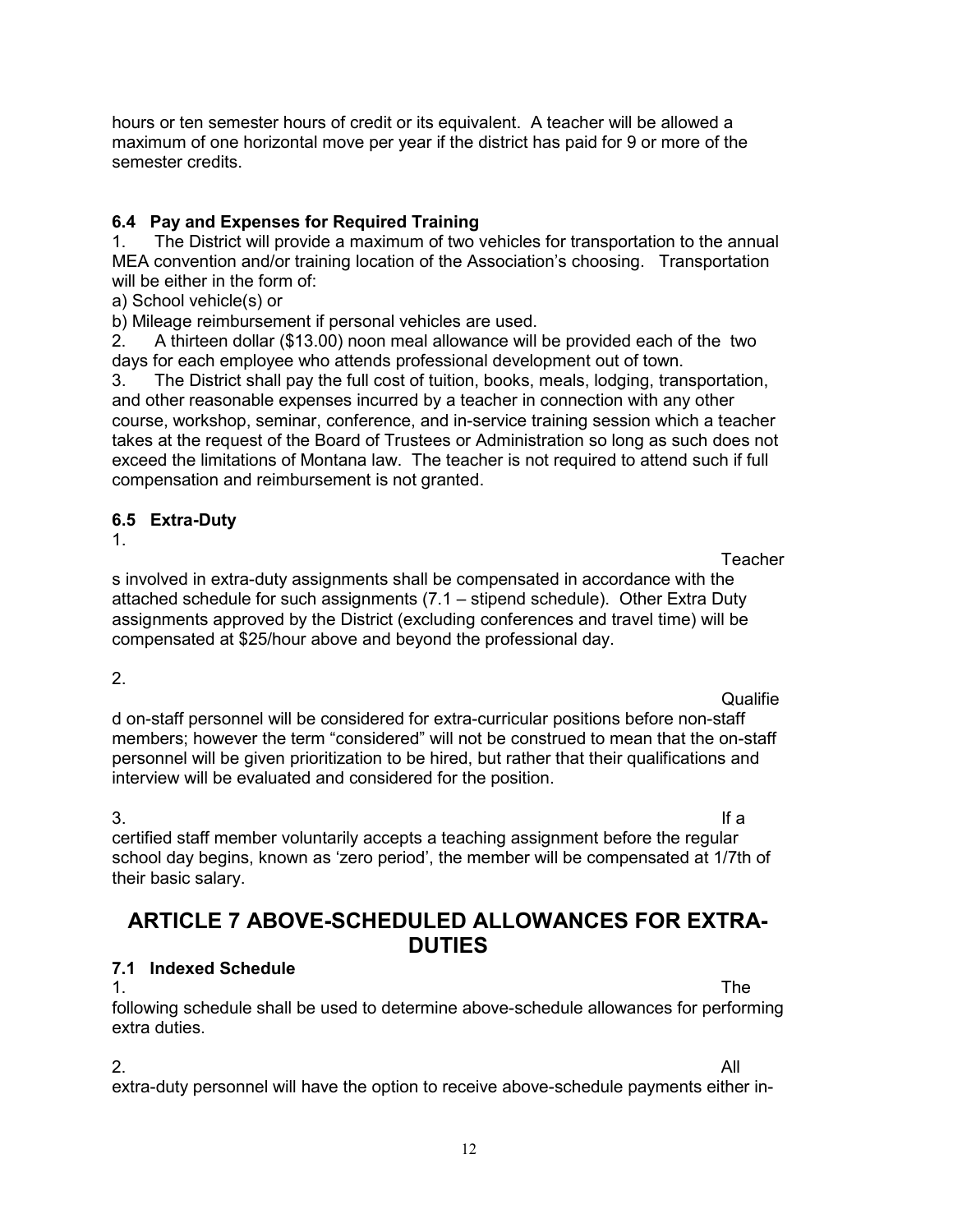full after the culmination of the activity or as part of their monthly compensation during the tenure of that activity.

3. Those who accept an extra-duty activity which pays a stipend will be issued a contract for such activity, separate and apart from the teachers' regular teaching contract. This contract in no way supplants or replaces the Superintendent's power to assign duties.

|                              |             | Post-   |                                 |
|------------------------------|-------------|---------|---------------------------------|
| Position:                    | Stipend     | Season  |                                 |
|                              |             | Stipend |                                 |
| Head Boys'                   | 2350.00     | 450.00  |                                 |
| Basketball                   |             |         |                                 |
| Head Girls'                  |             |         |                                 |
| Basketball                   |             |         |                                 |
| <b>Head Football</b>         |             |         |                                 |
| <b>Head Track</b>            |             |         |                                 |
| Head Volleyball              |             |         |                                 |
| Head Speech                  |             |         |                                 |
| Athletic/Activities          | 4000.00 or  |         | \$2350.00 with the hiring of an |
| Director                     | 2350.00     |         | event manager                   |
| FFA Advisor                  | 2645.00     |         |                                 |
| FCCLA Advisor                | 2350.00     | 250.00  |                                 |
| Asst. Boys'                  | 1850.00     | 250.00  | *7 or more participants         |
| Basketball                   |             |         | required for Asst. Speech       |
| Asst. Girls'                 |             |         | position                        |
| Basketball                   |             |         |                                 |
| Asst. Football               |             |         |                                 |
| Asst. Track                  |             |         |                                 |
| Asst. Volleyball             |             |         |                                 |
| Asst. Speech                 |             |         |                                 |
| Food Stand                   | 2000-Fall   |         | Season is defined as:           |
|                              | Sports      |         | Fall: JH & HS Football, JH      |
|                              | Season      |         | & HS Volleyball, JH BB          |
|                              | 1500-Winter |         | Winter: HS Basketball           |
|                              | Sports      |         |                                 |
|                              | Season      |         |                                 |
| Professional                 | 1850.00     |         |                                 |
| Development                  |             |         |                                 |
| Coordinator                  |             |         |                                 |
|                              | 950.00      |         |                                 |
| Jr. High Boys'<br>Basketball |             |         |                                 |
| Jr. High Girls'              |             |         |                                 |
| Basketball                   |             |         |                                 |
| Jr. High Football            |             |         |                                 |
| Jr. High Volleyball          |             |         |                                 |
| Jr. High Track               |             |         |                                 |
| Journalism                   |             |         |                                 |
| Close-Up Advisor             |             |         |                                 |
|                              |             |         |                                 |
| Drill Team                   | 250.00      |         | 2 home performances             |
| Cheerleaders-Fall            | 800.00      |         |                                 |
| Sport                        |             |         |                                 |
| Cheerleaders-                |             |         |                                 |
| Winter Sports                |             |         |                                 |
| Honor Society                | 500.00      |         |                                 |
| <b>Band 7-12</b>             | 1400.00     | 250.00  |                                 |
| Chorus 7-12                  | 700.00      | 250.00  |                                 |
| Music K-6                    | 500.00      |         |                                 |
| Student Council              |             |         |                                 |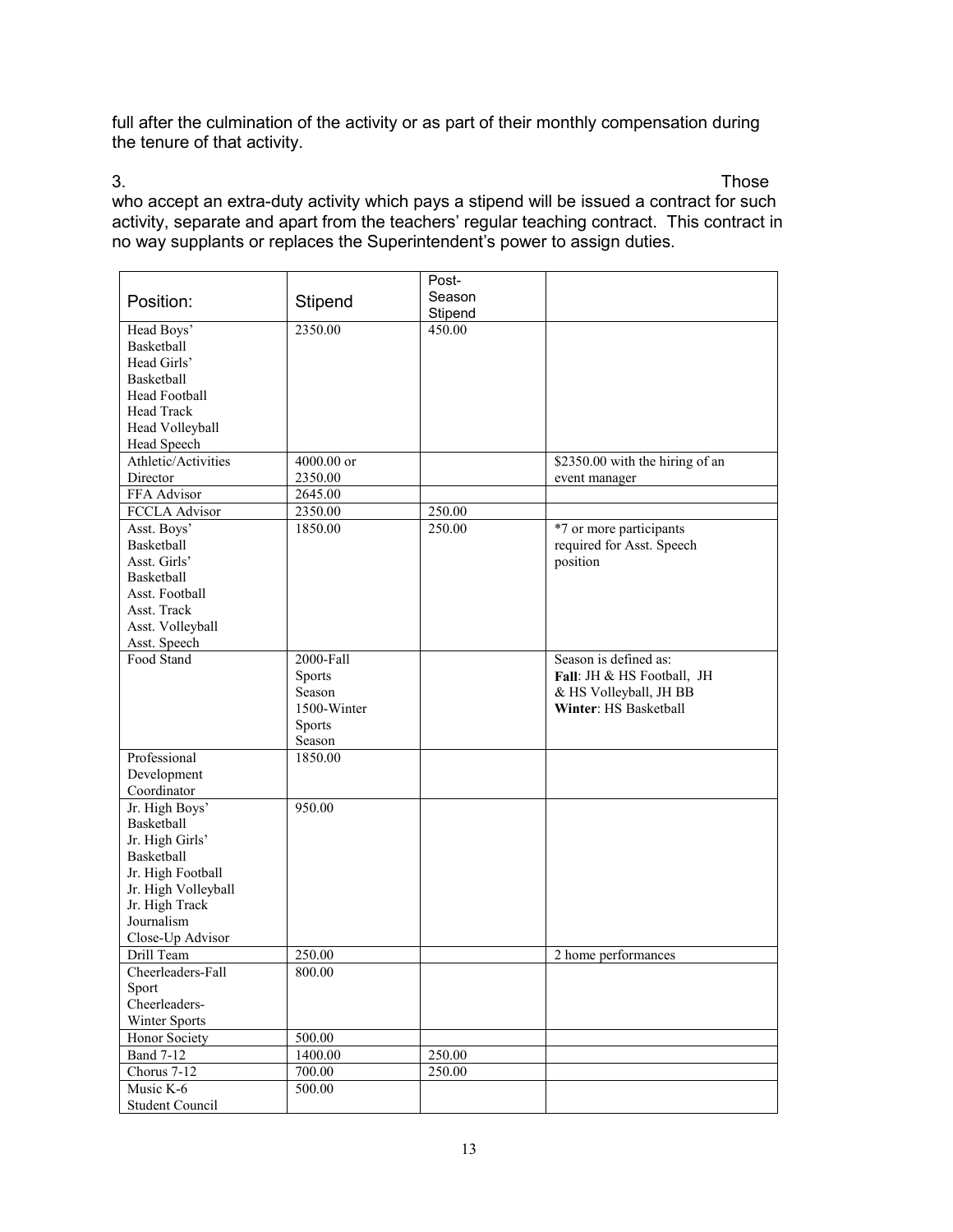| ,,,<br>. .<br>- | 0.00<br>$\cdots$<br>Science<br>-------<br>mpiac. |
|-----------------|--------------------------------------------------|
|-----------------|--------------------------------------------------|

\*Post-season will be defined as after district competition.

\*Stipends will be prorated for any activity partially completed.

\*Stipends will be equally divided if the position is shared.

### **ARTICLE 8 FRINGE BENEFITS**

#### **8.1 Health Insurance**

The selection of the insurance carrier and policy for the group health insurance plan for all employees covered by this Agreement will be determined by the Association. If the Association leaves a group insurance plan and an assessment is levied against the group, the teachers shall be responsible for payment.

a) The Board of Trustees will contribute a maximum of \$9,500.00 per teacher for the 2021-2022 school year and \$9,800.00 per teacher for the 2022-2023 school year toward the group health insurance plan for the teacher and his/her dependents. This policy also includes a \$10,000 life insurance policy with a double indemnity feature for the teacher. This coverage shall begin on the day of actual employment and shall continue for a period of twelve (12) months. If the employee is not returning for the ensuing year, insurance coverage will continue for up to ninety (90) days following the last day of the school year, if desired by the employee. In the first (60) sixty days, the District shall continue to contribute its share of the premium and the employee shall contribute his/her share of the premium. After sixty (60) days, the former employee shall bear the entire cost of the premium. If an employee terminates his/her contract during the school year and leaves the District before the school year is completed, his/her insurance coverage will also be terminated as of his/her last day of employment.

#### **8.2 District Obligation**

The parties recognize that the District is not an insurance carrier, and that its only obligation is to make the required contributions. The District shall not be held responsible for the denial of any claim by any insurance carrier.

#### **8.3 Continuity of Coverage**

All insurance coverage under this article shall remain in force during the life of this Agreement and until the effective date of a ratified successor agreement.

#### **8.4 Benefits**

Part-time teachers will receive compensation, leave and benefits based upon a percentage of his/her signed contract in relation to the Collective Bargaining Agreement.

#### **8.5 Flexible Compensation (IRS Code Section 125 & 403b Plans)**

The Board of Trustees will offer a Flexible Compensation (IRS Code 125) & a 403b plan to teachers. The District will determine the selection of the Third-party administrator and plan service provider. The District will pay the initial sign-up fee. The monthly fee per participating employee will be split evenly between the employee and the District. The plan year will run from July 1 through June 30, to align with the health insurance plan year. Pursuant to Federal Law, the Flexible Spending Account (FSA) plan will include a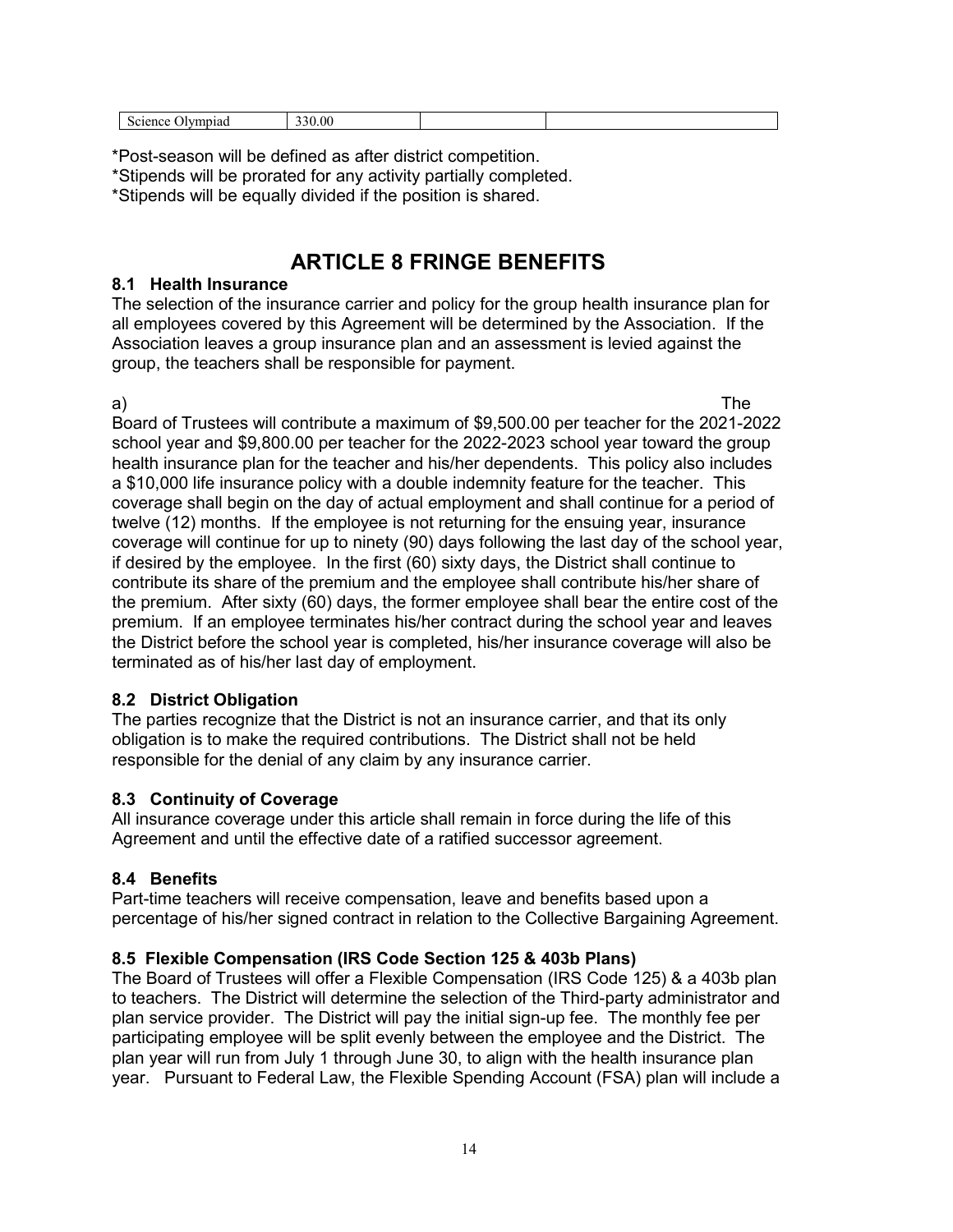'grace period' (plan extension) of 75 days allowing employees use of the funds for 75 days after the end of the plan year.

#### **8.6 Employer Contributions**

If the Teacher's premiums for group health insurance are less than the District's maximum contribution defined in 8.1, the difference can be directed to the benefits of the employees choosing, deposited monthly beginning with the employee's first payroll. Benefits will be subject to the thresholds set by the IRS.

### **ARTICLE 9 LAYOFF AND RECALL**

#### **9.1 Conditions of Layoff or Reduction in Force**

In the event the District determines to reduce staff/lay off teachers, the provisions of this article shall apply.

#### **9.2 Notification of Layoff or Reduction in Force**

1. In the event that the Board of Trustees anticipates a layoff of employees, the Board of Trustees will notify the Association no later than June 1. Such notice will be in writing and will include the specific positions to be affected, the proposed time schedule, and the reasons for the proposed action, as well as all relevant data and information pertaining to the proposed action. Additional pertinent information will be given upon written request.

2. Any employee who is to be laid off will be so notified in writing no later than thirty (30) days after notification to the Association. Such notice will include the proposed time schedule, the reasons for the proposed action, and a listing of all other positions within the District which the employee is or may be certified to fill at that time of notification.

#### **9.3 Layoff or Reduction in Force Procedure**

Employees shall be laid off in accordance with the procedure set forth herein:

1. If a position is to be eliminated, the Board of Trustees shall give notification of layoff to the least senior employee in that position in accordance with Article 9.2.

2. At the employee's option, an employee notified of layoff has the right to displace any less senior employee whose work he or she is certified to perform. If the employee chooses not to exercise this right of displacement, he or she will be afforded all layoff benefits otherwise provided herein.

3. The employee must give written notice of intent to exercise this right of displacement to the Superintendent and the Association within five (5) days after said employee is notified of layoff. Within three (3) days after the employee gives such notification, the Superintendent will notify the less senior employee that he or she is to be displaced.

4. An employee who displaces another employee will be placed on the proper step of the salary schedule, according to his or her experience and education, and will retain all accrued benefits.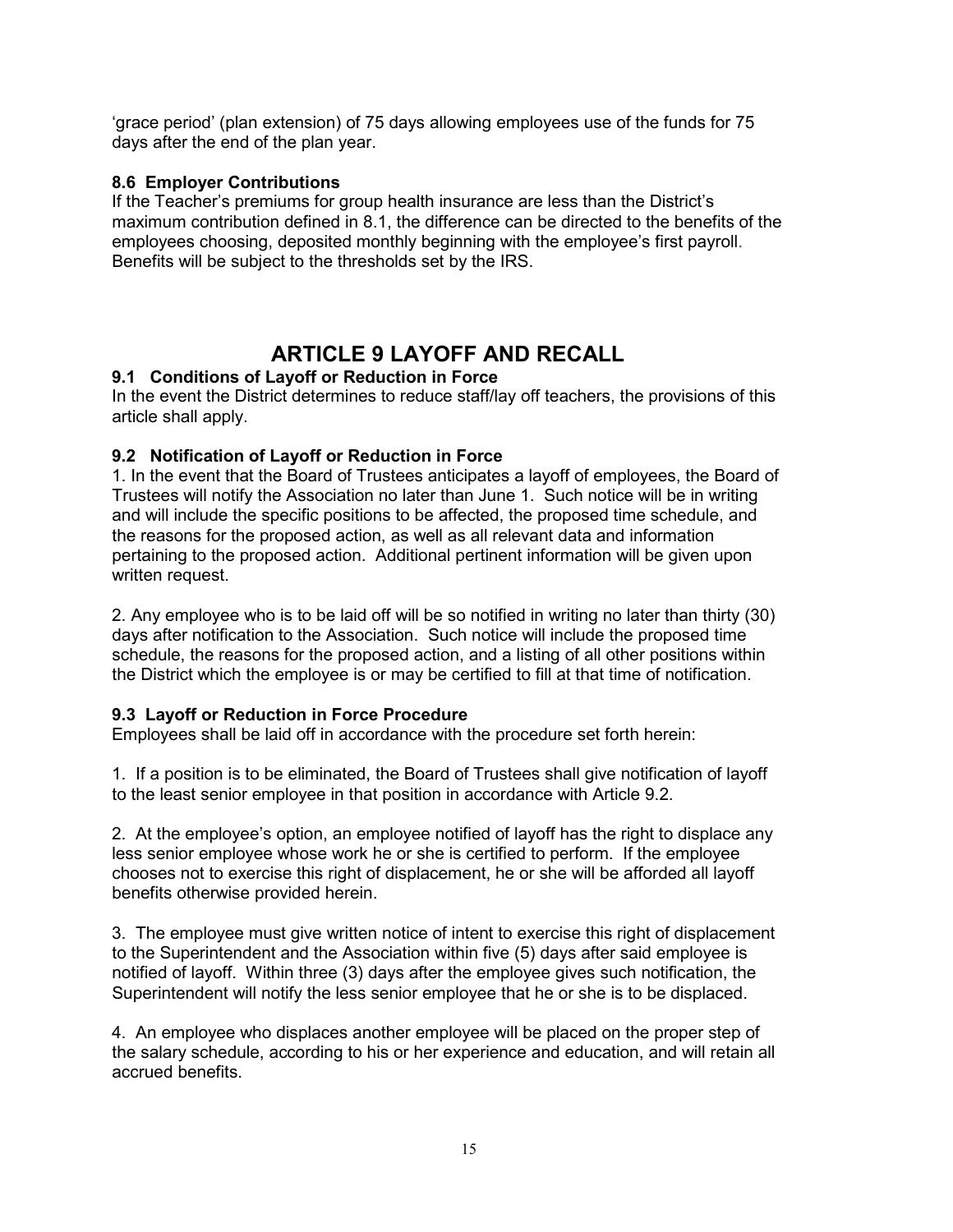5. An employee who is to be displaced pursuant to this Subsection will have the same displacement rights, vis-a-vis less senior employees, as an employee who is to be laid off pursuant to Subsection 2 above.

#### **9.4 Seniority**

1. For purposes of the Article, seniority will be computed from an employee's most recent date of hire in the bargaining unit. Seniority will continue to accrue during part-time or jobsharing employment periods and during all paid leaves of absence. Seniority will not be broken by unpaid leaves of absence or employment by the District in a position outside the bargaining unit, but such time will not be counted in computing seniority.

2. When seniority is equal between or among employees, ranking of those employees shall be determined by preparation level as indicated by current placement on the salary schedule. When seniority and preparation level are equal between or among employees, ranking of those employees shall be determined by experience level (high school experience for a high school position, etc.). When seniority, preparation level and experience level are equal between or among employees, ranking of those employees shall be determined by the drawing of lots.

3. Prior to December 1 of each year, the Superintendent will provide the Association with a list showing the seniority of each employee employed by the Board of Trustees, their areas of certification and endorsement as listed on the current Montana certification, and a listing of current course assignments. The Superintendent will at all times have posted in his/her office a current list which will be available for inspection during regular working hours by any employee.

4. Any person whose name appears on such list, and who may disagree with the order of seniority on the list, shall have until December 15 to supply written documentation, proof and request for seniority change to the District Superintendent's office.

### **9.5 Recall Procedure**

#### 1.

Whenever there is a vacancy or anticipated vacancy in a bargaining unit position, laid-off employees who are certified to perform the work in question will be recalled in order of seniority. No new employees shall be employed by the Board of Trustees while there are employees on the recall list, unless none of the employees on layoff is certified to fill the position in question.

2. If a laid-off employee has displaced another employee or has been recalled to a position other than that held immediately prior to layoff, the employee will remain eligible for recall for the position held prior to layoff in accordance with the provisions of this article.

3. Notice of recall will be given by telegram or registered mail to the last address given to the Board of Trustees by an employee. A copy of the notice of recall will be given to the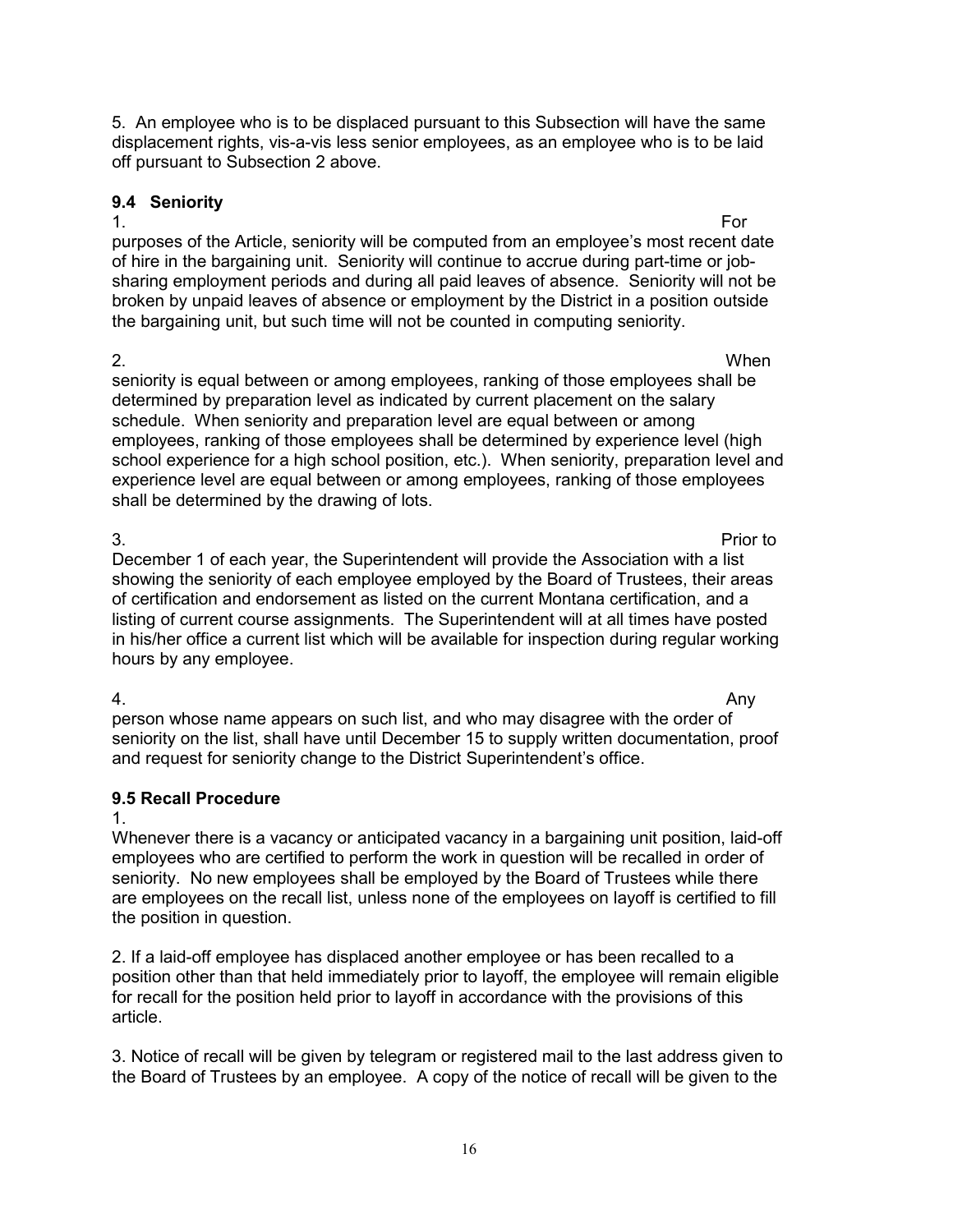Association. If an employee fails to respond within ten (10) days after receipt of the above notice of recall, the employee will be deemed to have refused the position offered.

4. An employee who is laid off will remain on the recall list for two years after the effective date of layoff unless the employee:

A. Waives recall rights in writing.

B. Resigns.

C. Fails to accept recall to the position held immediately prior to layoff or to a substantially equivalent position.

D. Fails to report to work in a position that he or she has accepted unless such employee is sick or injured. If an employee has secured temporary employment elsewhere, he or she will be allowed a reasonable amount of additional time before being required to report for work.

#### **9.6 Layoff Benefits**

1. An and the contract of the contract of the contract of the contract of the contract of the contract of the contract of the contract of the contract of the contract of the contract of the contract of the contract of the employee who is notified of layoff shall be entitled to use any personal leave for purposes of seeking other employment or other employee determined need. 2. All

employees shall be considered for all positions of substitute employment before any other person is offered such a position.

 $3.$  All benefits to which employees were entitled at the time of their layoff, including tenure or tenure track, used to accumulate personal/sick leave and credit towards sabbatical eligibility will be restored to them upon returning to active employment, and they will be placed on the proper step of the salary schedule for their current position according to their experience and education. 4.

Notwith

standing any other provision in this Agreement, no vacancy in a teaching position will be filled by the Board of Trustees, and no work previously performed by employees in the teaching position shall be performed by any other person until the procedures set forth in the Article have been complied with.

#### **9.7 Effect**

Nothing in this Article shall be construed to limit the authority of the District to determine the number of employees, the establishment and priority of programs, or the right to reduce staff.

### **ARTICLE 10 EFFECT OF AGREEMENT**

#### **10.1 Changes in Agreement**

For the term of this Agreement no change shall be made in any provision of this Agreement unless by mutual consent of the parties hereto.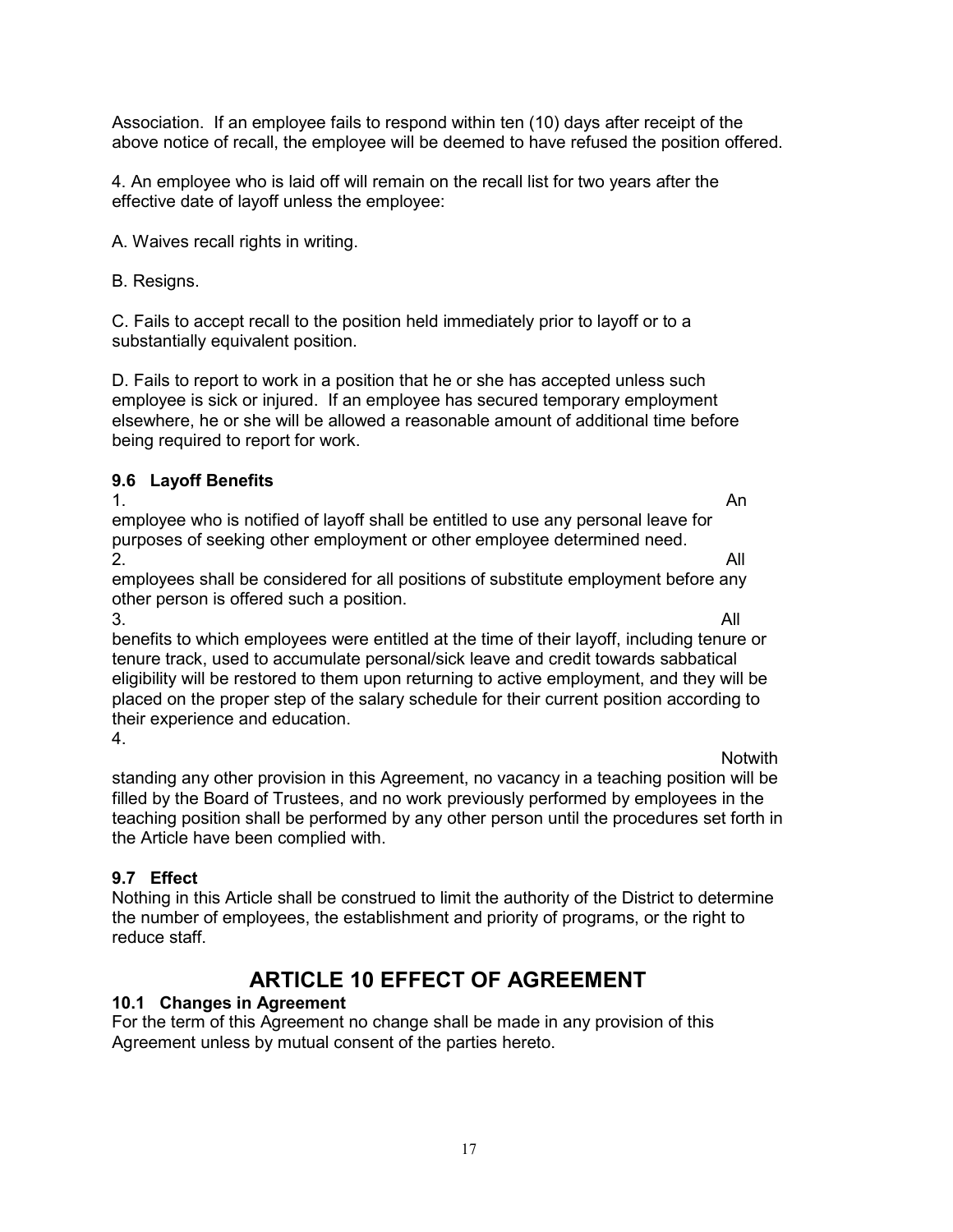### **ARTICLE 11 DURATION OF AGREEMENT**

#### **11.1 Effective Period**

This Agreement shall be effective as of July 1, 2021 or upon ratification of the parties, whichever is later, and shall continue in full force and effect until June 30, 2023.

#### **11.2 Renewal and Reopening of Agreement**

This Agreement will be renewed and will continue in force and effect for additional periods of one year unless either party gives notice to the other party, not later than forty (40) working days prior to the expiration date or any anniversary thereof, of its desire to reopen certain provisions of this Agreement and/or additions to this Agreement, and to negotiate over the terms of these provisions. The conditions of this Agreement are effective only during the term of this Agreement, except by mutual written agreement between parties.

#### **11.3 Mediation**

If the parties have not reached agreement on all issues on the bargaining table on or before May 1, they shall mutually agree to file for mediation from the Montana Board of Personnel Appeals.

#### 11.4 **Interest Arbitration**

If the parties have not reached agreement on all issues on the bargaining table by before October 1, they shall mutually agree to submit the issues to final, binding interest arbitration. An arbitrator will be selected by the parties by requesting a list of five qualified arbitrators from the Board of Personnel Appeals with each party striking a name in alternate order until the name remaining shall be the Arbitrator. The Arbitrator shall hear the case and render his/her decision within 30 days after the close of the hearing or 30 days after final briefs are submitted. The Arbitrator's fees and expenses shall be divided equally between the Association and the District.

#### **11.5 No Strike**

During the term of this Agreement, there shall be no strikes, work slow-downs or other actions by the Association or any member thereof that could cause a reduction in the amount of work normally performed by District employees.

#### **11.6 Individual Contract Termination**

An employee shall be subject to the following procedures and penalties should the employee voluntarily terminate his/her contract with the District before fulfilling the originally contracted work days.

1. An and the contract of the contract of the contract of the contract of the contract of the contract of the contract of the contract of the contract of the contract of the contract of the contract of the contract of the employee leaving the teaching profession and/or the state shall be subject to a liquidated damage assessment of \$250.00 if the employee terminates his/her contract after July 1. A \$500.00 assessment will apply if the employee terminates his/her contract after August 1, and a \$1000.00 assessment will be applied if the employee terminates his/her contract after September 1.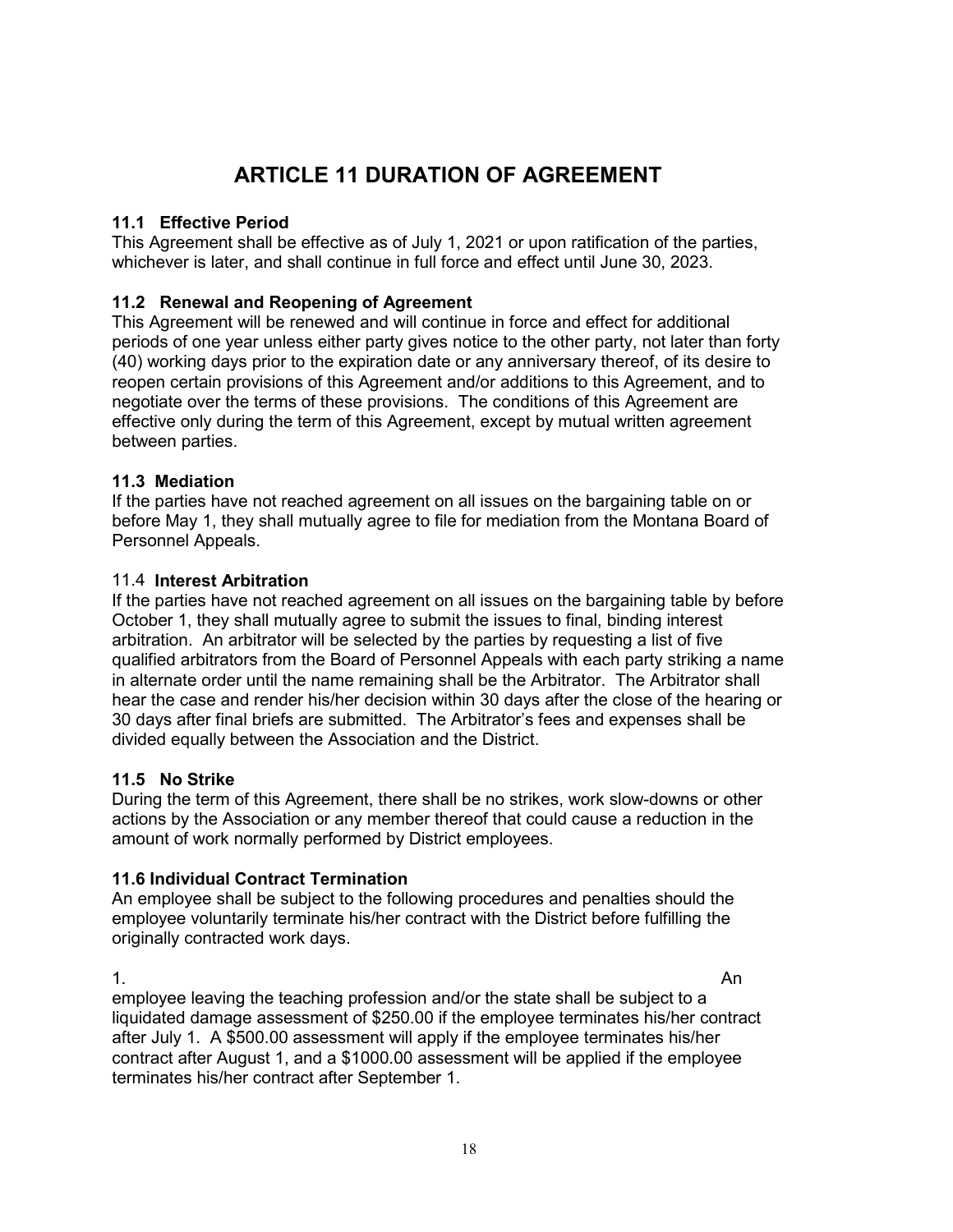4.

2 law (20-4-110) and the procedure it defines shall cover an employee leaving the District to accept another teaching position within the state.

3. The parties agree the District incurs costs that are impractical or are extremely difficult to fix when a teacher breaches contract. Liquidated damages are to cover the costs which are impractical and difficult to fix.

ion and enforcement of this provision in the individual contract is through the Sixteenth Judicial District, Carter County, Ekalaka, Montana, with the teacher being liable for all fees under the above schedule, court costs interest, reasonable attorney fees of the School District and other costs the court deems appropriate. The court also has jurisdiction to award interest on any amount due and other costs the court deems appropriate.

### **11.7 Exclusions from Contract Termination Policy**

1. Mutual mentregree of the contract of the contract of the matter of the Mutual methods of the matter of the m agreement for termination by employee and Board of Trustees voids penalty for termination.

2.

**Termina** 

tion for health reasons or serious emergencies in the immediate family shall void monetary penalty. The employee shall initiate this proceeding by presenting verification from the attending physician as to the seriousness of the health problem. The teacher agrees to submit to a physical examination by a licensed physician at the request of the Board of Trustees to corroborate the findings of the employee's physician. The Board of Trustees shall assume the expense of this examination.

### **ARTICLE 12 MANAGEMENT RIGHTS AND EFFECT OF LAWS, RULES, AND REGULATIONS**

### **12.1 Management Rights of Public Employers**

Public employees and their representatives shall recognize the prerogatives of public employers to operate and manage their affairs in such areas as, but not limited to:

(1) direct employees;

(2) hire, promote, transfer, assign, and retain employees;

(3) relieve employees from duties because of lack of work or funds or under conditions where continuation of such work be inefficient and nonproductive;

(4) maintain the efficiency of government operations;

(5) determine the methods, means, job classifications, and personnel by which government operations are to be conducted;

(6) take whatever actions may be necessary to carry out the missions of the agency in situations of emergency;

(7) establish the methods and processes by which work is performed.

Jurisdict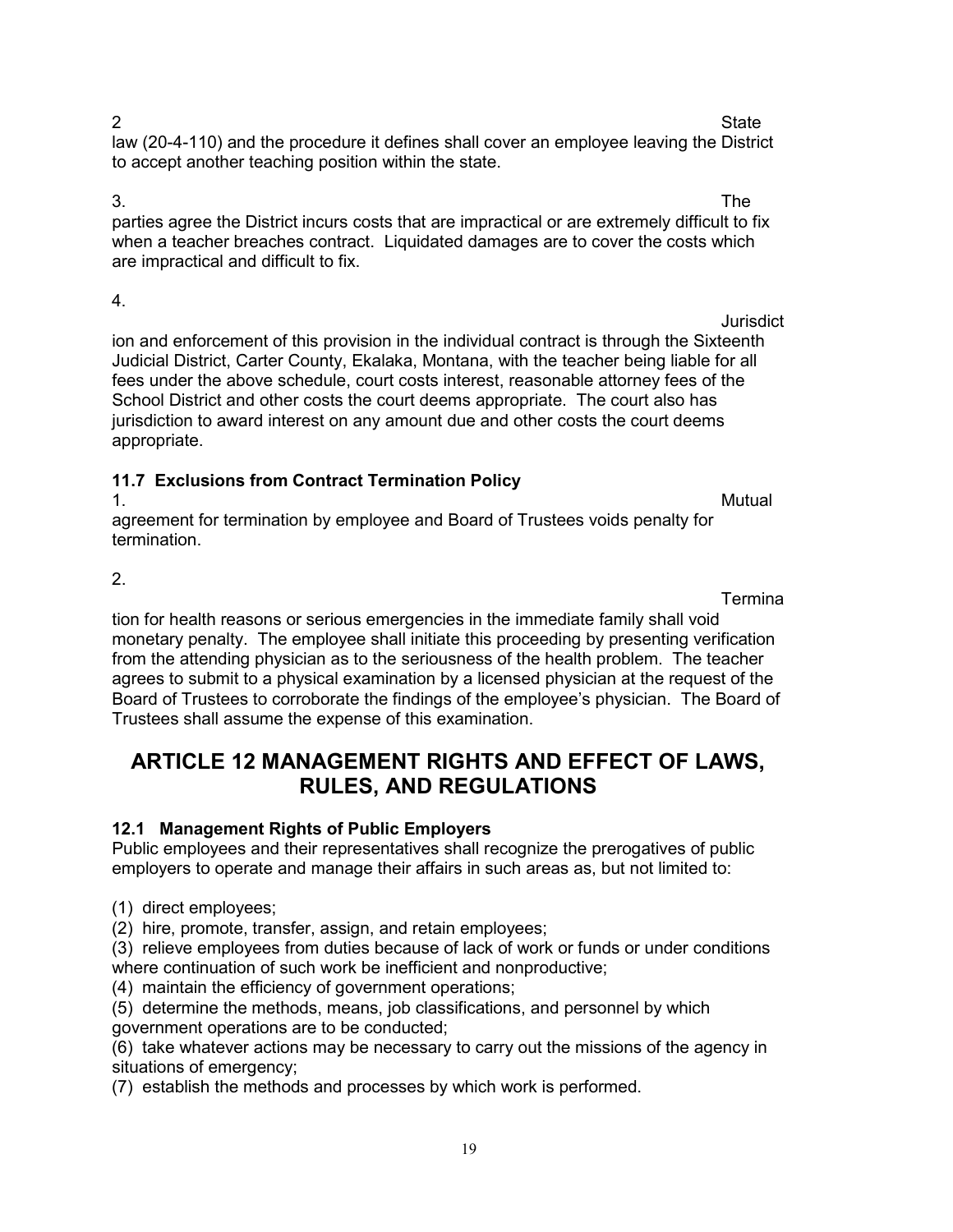#### **12.2 Effect of Laws, Rules, and Regulations**

The Board of Trustees and the Association recognize that all teachers covered by this Agreement shall perform the teaching and teaching related services prescribed by the District. Both parties also recognize the right, obligation and duty of the Board of Trustees and its duly designated officials to promulgate rules, regulations, directives and orders insofar as such rules, regulations, directives and orders are not inconsistent with the terms of this Agreement. The parties further recognize that the District, all teachers covered by this Agreement, and all provisions of the Agreement are subject to the laws of the State of Montana, federal laws, and valid rules, regulations and orders of state and federal governmental agencies. If any provisions of this Agreement or any application thereof to the District or any teacher is finally held to be contrary to the law, then such provision or application shall be mutually resolved by the Board of Trustees and the Association but all other provisions and applications shall continue in full force and effect.

### **ARTICLE 13 SCHOOL YEAR**

The school calendar shall be set by the Administration with input from the Association.

### **ARTICLE 14 TELECOMMUNICASTING**

In the event that ITV equipment is purchased by the District, both parties mutually agree to bargain this issue.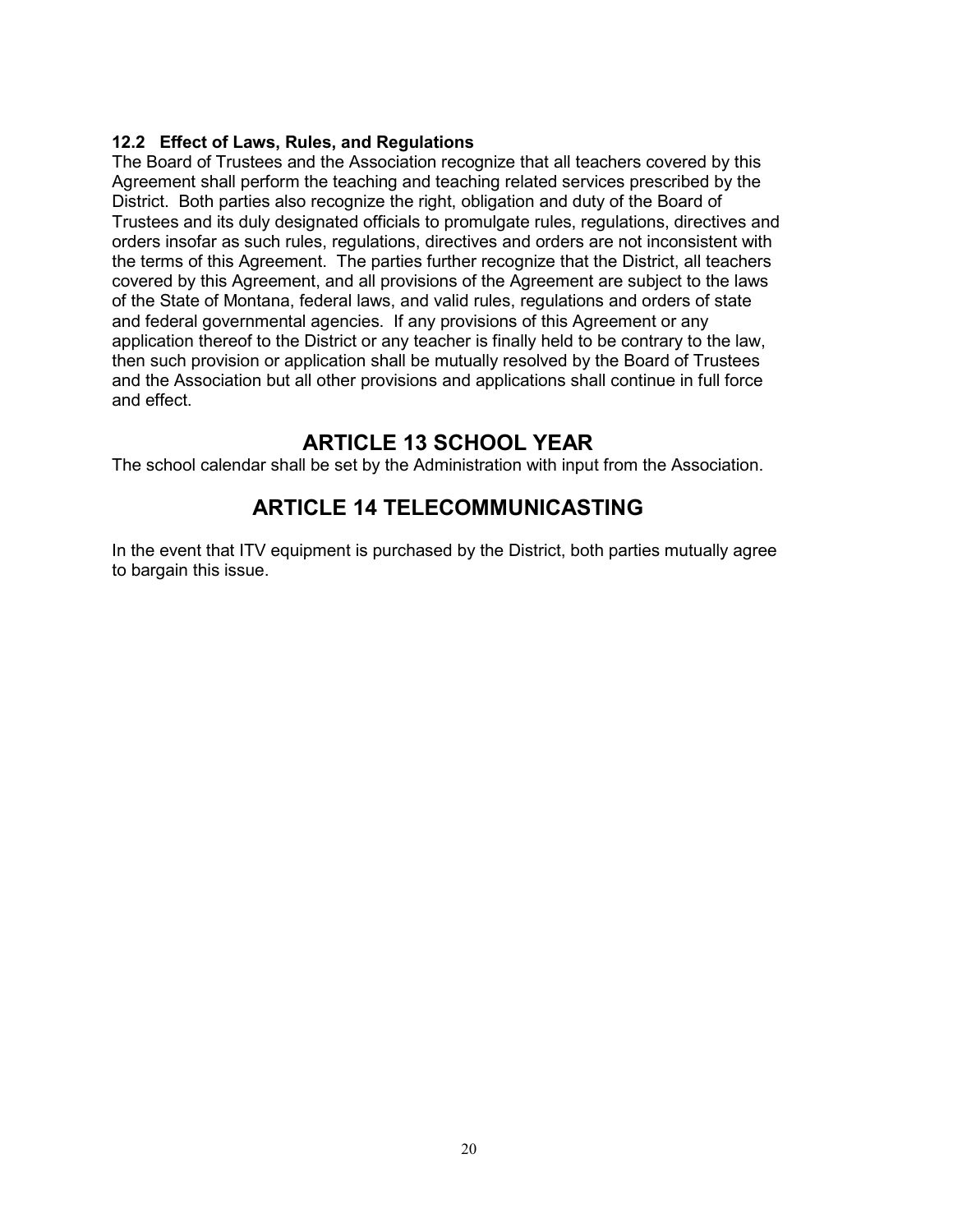#### **DATES AND SIGNATURES**

This Agreement is signed this 13<sup>th</sup> day of July, 2021.

#### **FOR: EKALAKA TEACHERS FOR: UNIFIED BOARD OF TRUSTEES CARTER CO. HIGH SCHOOL & DIST #15**

 $\_$  , and the set of the set of the set of the set of the set of the set of the set of the set of the set of the set of the set of the set of the set of the set of the set of the set of the set of the set of the set of th

Valerie O'Connell, ETA President Helen King, Chair, Board of Trustees

\_\_\_\_\_\_\_\_\_\_\_\_\_\_\_\_\_\_\_\_\_\_\_\_\_\_\_\_\_\_\_\_ \_\_\_\_\_\_\_\_\_\_\_\_\_\_\_\_\_\_\_\_\_\_\_\_\_\_\_\_\_\_\_\_\_

Kayla Olsen, Unit Representative Micheal Ashbrook, Board Representative

ATTEST:

\_\_\_\_\_\_\_\_\_\_\_\_\_\_\_\_\_\_\_\_\_\_\_\_\_\_\_\_\_\_\_\_\_\_ Lora Tauck, District Clerk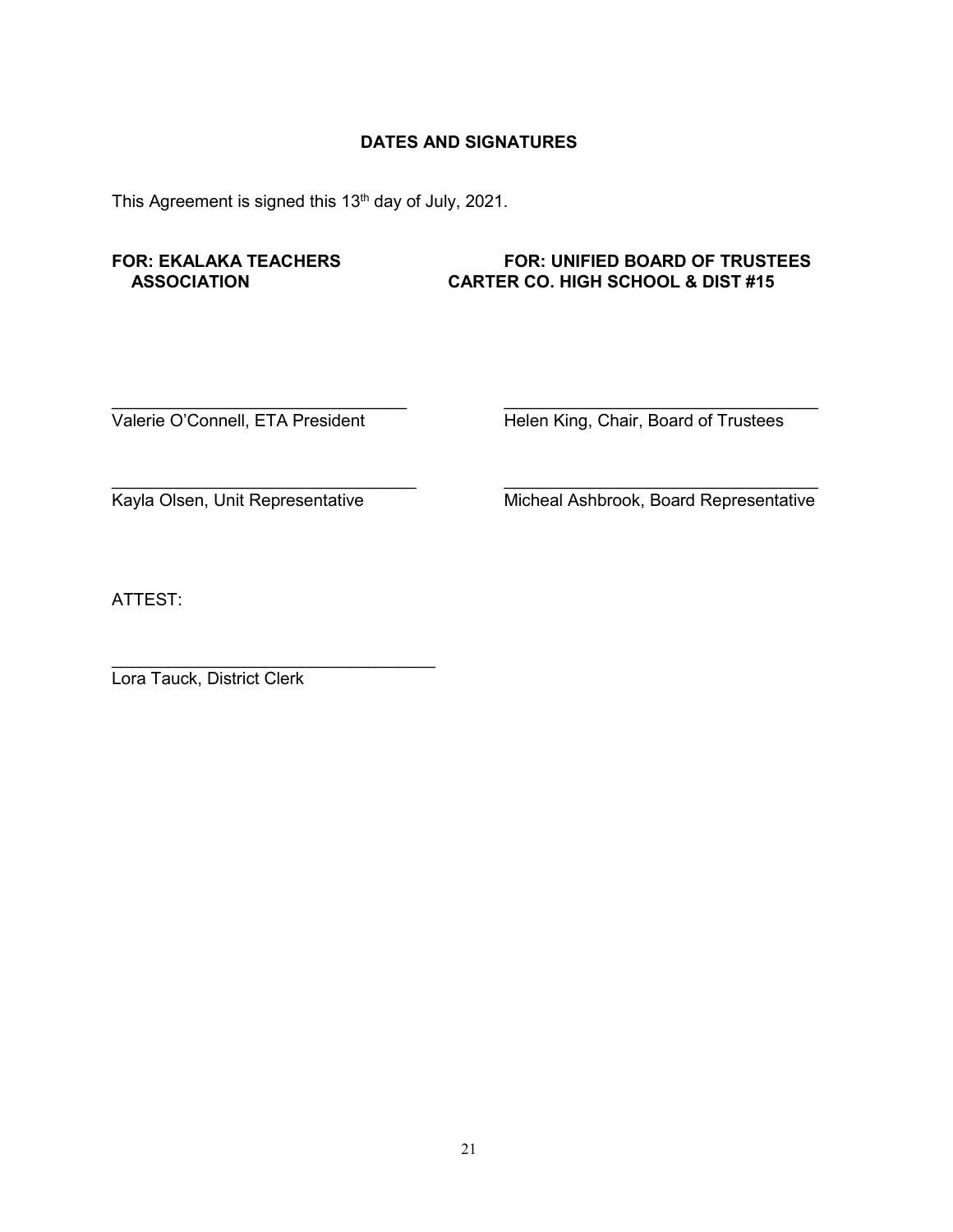### **APPENDIX B**

2021-2022 Salary Schedule \$30,492 Base

|    | BA     | BA +   | BA +   | BA +   |        | MA+    |
|----|--------|--------|--------|--------|--------|--------|
|    |        | 10     | 20     | 30     | МA     | 10     |
| 0  | 30,492 | 31,529 | 32,596 | 33,114 | 33,633 | 34,700 |
| 1  | 31,712 | 32,870 | 34,029 | 34,608 | 35,188 | 36,346 |
| 2  | 32,931 | 34,212 | 35,462 | 36,103 | 36,743 | 37,993 |
| 3  | 34,151 | 35,554 | 36,895 | 37,597 | 38,298 | 39,640 |
| 4  | 35,371 | 36,895 | 38,328 | 39,091 | 39,853 | 41,286 |
| 5  | 36,590 | 38,237 | 39,762 | 40,585 | 41,408 | 42,933 |
| 6  | 37,810 | 39,579 | 41,195 | 42,079 | 42,963 | 44,579 |
| 7  | 39,030 | 40,920 | 42,628 | 43,573 | 44,518 | 46,226 |
| 8  |        | 42,262 | 44,061 | 45,067 | 46,073 | 47,872 |
| 9  |        | 43,604 | 45,494 | 46,561 | 47,629 | 49,519 |
| 10 |        |        | 46,927 | 48,055 | 49,184 | 51,166 |
| 11 |        |        | 48,360 | 49,550 | 50,739 | 52,812 |
| 12 |        |        |        | 51,044 | 52,294 | 54,459 |

2022-2023 Salary Schedule \$31,254 Base

|    | ВA     | BA +   | BA +   | BA +   |        | MA+    |
|----|--------|--------|--------|--------|--------|--------|
|    |        | 10     | 20     | 30     | МA     | 10     |
| 0  | 31,254 | 32,317 | 33,411 | 33,942 | 34,473 | 35,567 |
| 1  | 32,504 | 33,692 | 34,879 | 35,473 | 36,067 | 37,255 |
| 2  | 33,754 | 35,067 | 36,348 | 37,005 | 37,661 | 38,942 |
| 3  | 35,004 | 36,442 | 37,817 | 38,536 | 39,255 | 40,630 |
| 4  | 36,255 | 37,817 | 39,286 | 40,068 | 40,849 | 42,318 |
| 5  | 37,505 | 39,193 | 40,755 | 41,599 | 42,443 | 44,006 |
| 6  | 38,755 | 40,568 | 42,224 | 43,131 | 44,037 | 45,693 |
| 7  | 40,005 | 41,943 | 43,693 | 44,662 | 45,631 | 47,381 |
| 8  |        | 43,318 | 45,162 | 46,193 | 47,225 | 49,069 |
| 9  |        | 44,693 | 46,631 | 47,725 | 48,819 | 50,756 |
| 10 |        |        | 48,100 | 49,256 | 50,413 | 52,444 |
| 11 |        |        | 49,569 | 50,788 | 52,007 | 54,132 |
| 12 |        |        |        | 52,319 | 53,601 | 55,820 |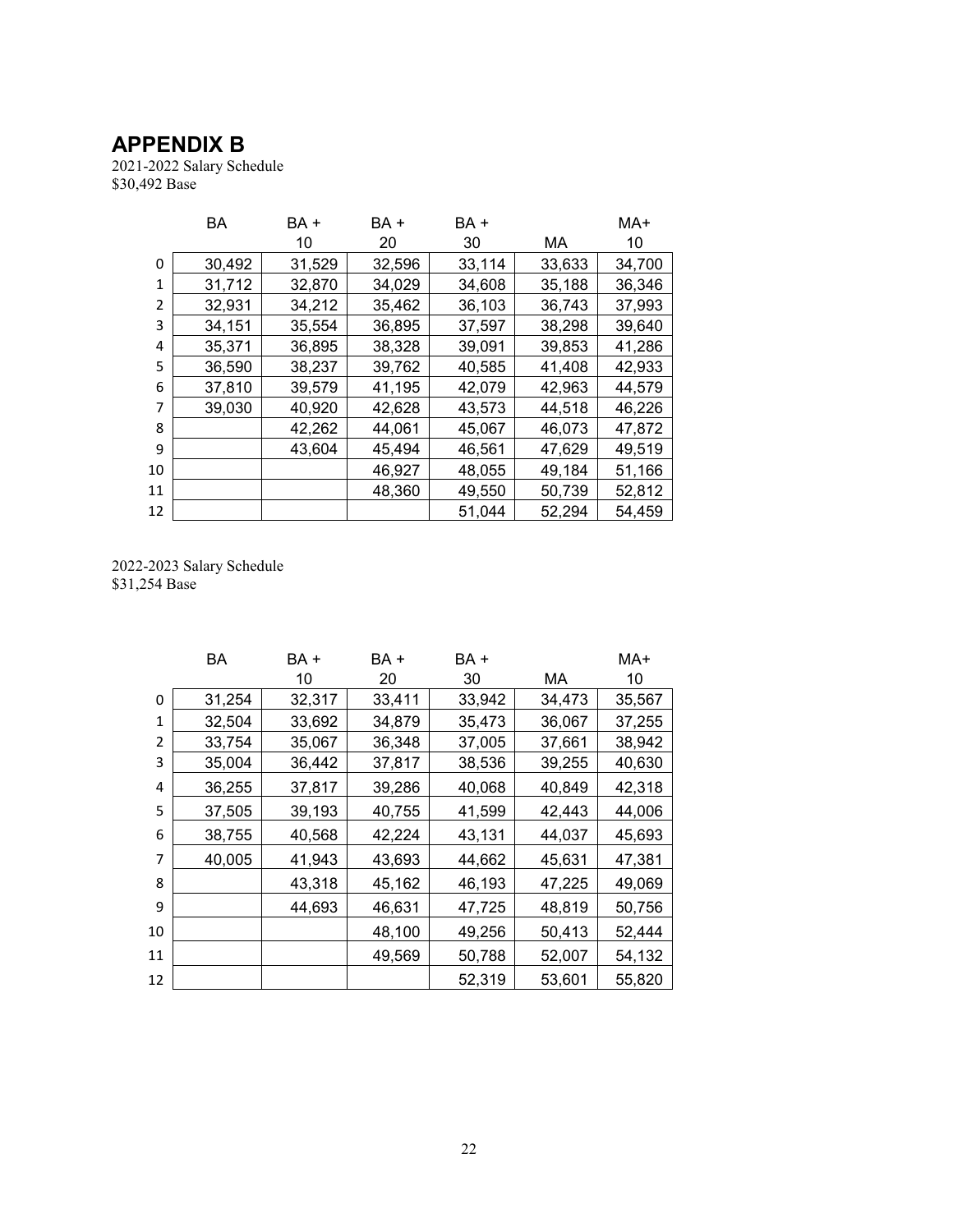### **APPENDIX C GRIEVANCE REPORT FORM**

| <b>Aggrieved Person</b> | Date Filed |
|-------------------------|------------|
|-------------------------|------------|

School\_\_\_\_\_\_\_\_\_\_\_\_\_\_\_\_\_\_\_\_\_\_\_\_\_\_\_\_\_\_\_ Subject Area or Grade\_\_\_\_\_\_\_\_

Action Request or Relief Sought: (Attach additional sheet if necessary):

### Signature of Aggrieved Date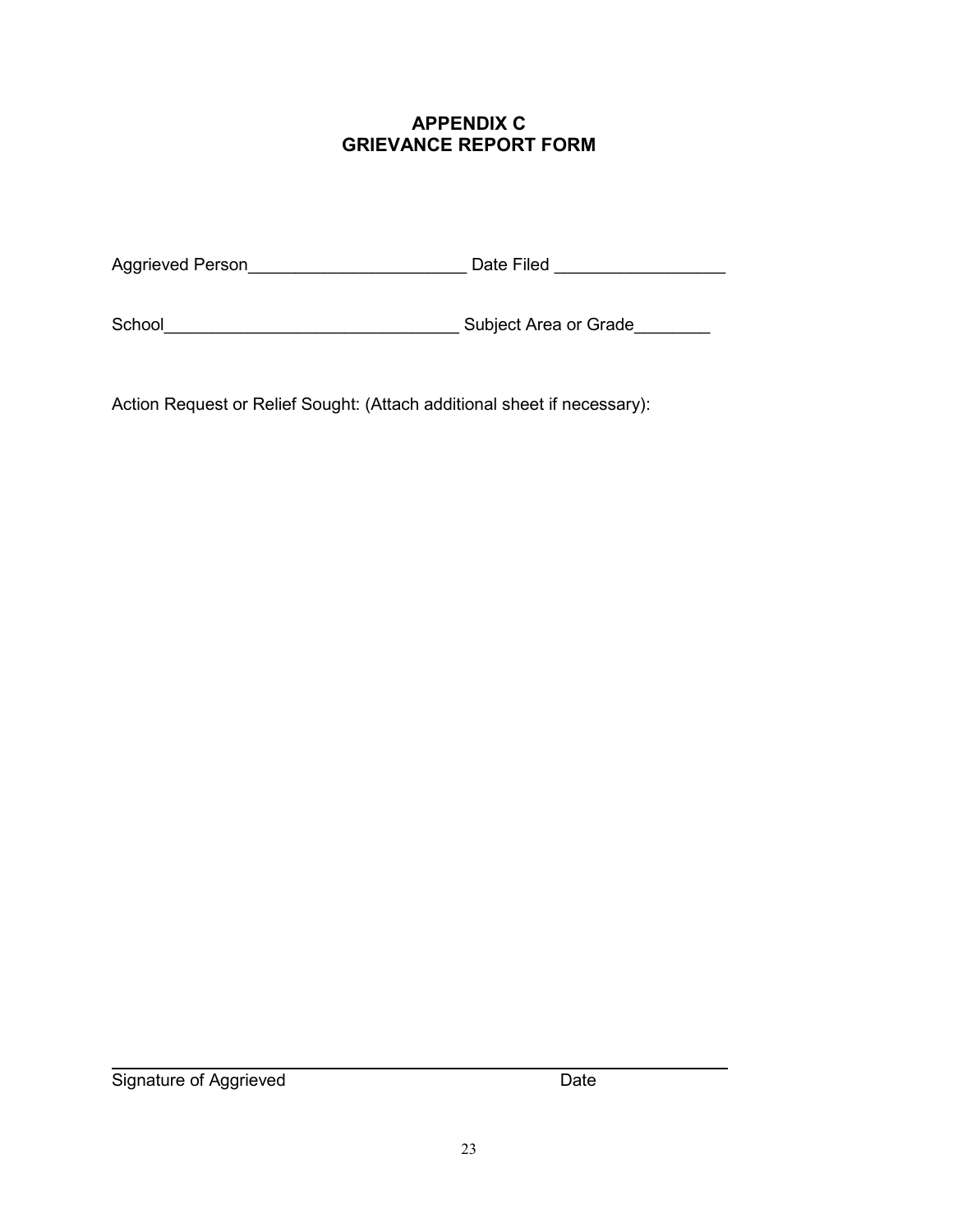### **Appendix C page 2**

 **Level 1**

1. Decision of Principal or Immediate Supervisor:

 $\_$  , and the set of the set of the set of the set of the set of the set of the set of the set of the set of the set of the set of the set of the set of the set of the set of the set of the set of the set of the set of th Signature of Principal or Supervisor **Date Date** 2. Aggrieved Person's Response **Example 2** I accept the above decision **I** hereby refer the above decision to the next step of the grievance procedure.

 $\_$  , and the set of the set of the set of the set of the set of the set of the set of the set of the set of the set of the set of the set of the set of the set of the set of the set of the set of the set of the set of th

3. Reasons

Signature of Aggrieved Date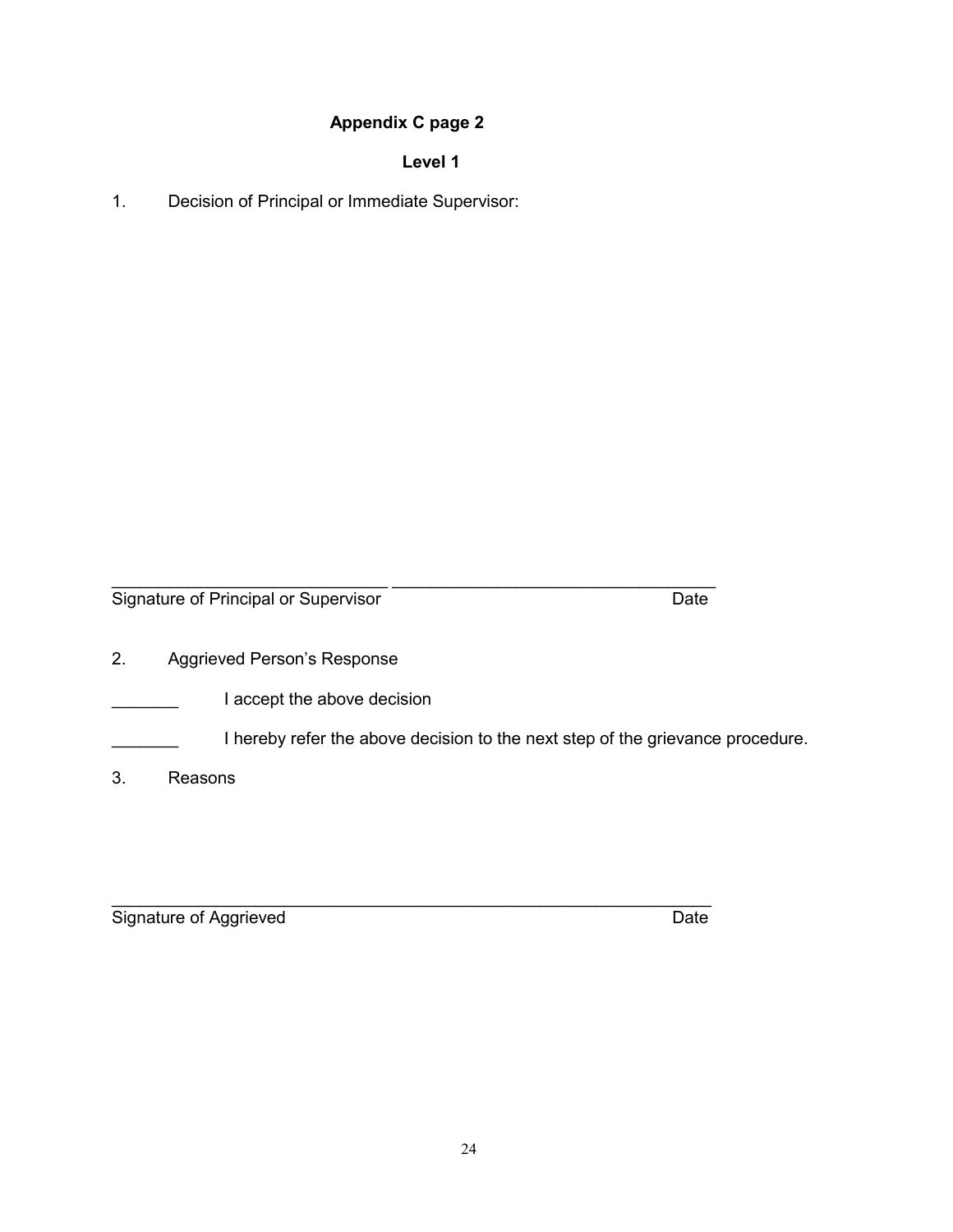### **APPENDIX C page 3**

#### **LEVEL 2**

- 1. Date Received by Superintendent or Designee:
- 2. Decision of Superintendent or Designee:

Signature of Superintendent or Designee National Control of Date

3. Aggrieved Person's Response

**Laccept the above decision** 

I hereby refer the above decision to the next step of the grievance procedure.

/

4*.* Reasons

 $\_$  , and the set of the set of the set of the set of the set of the set of the set of the set of the set of the set of the set of the set of the set of the set of the set of the set of the set of the set of the set of th Signature of Aggrieved Date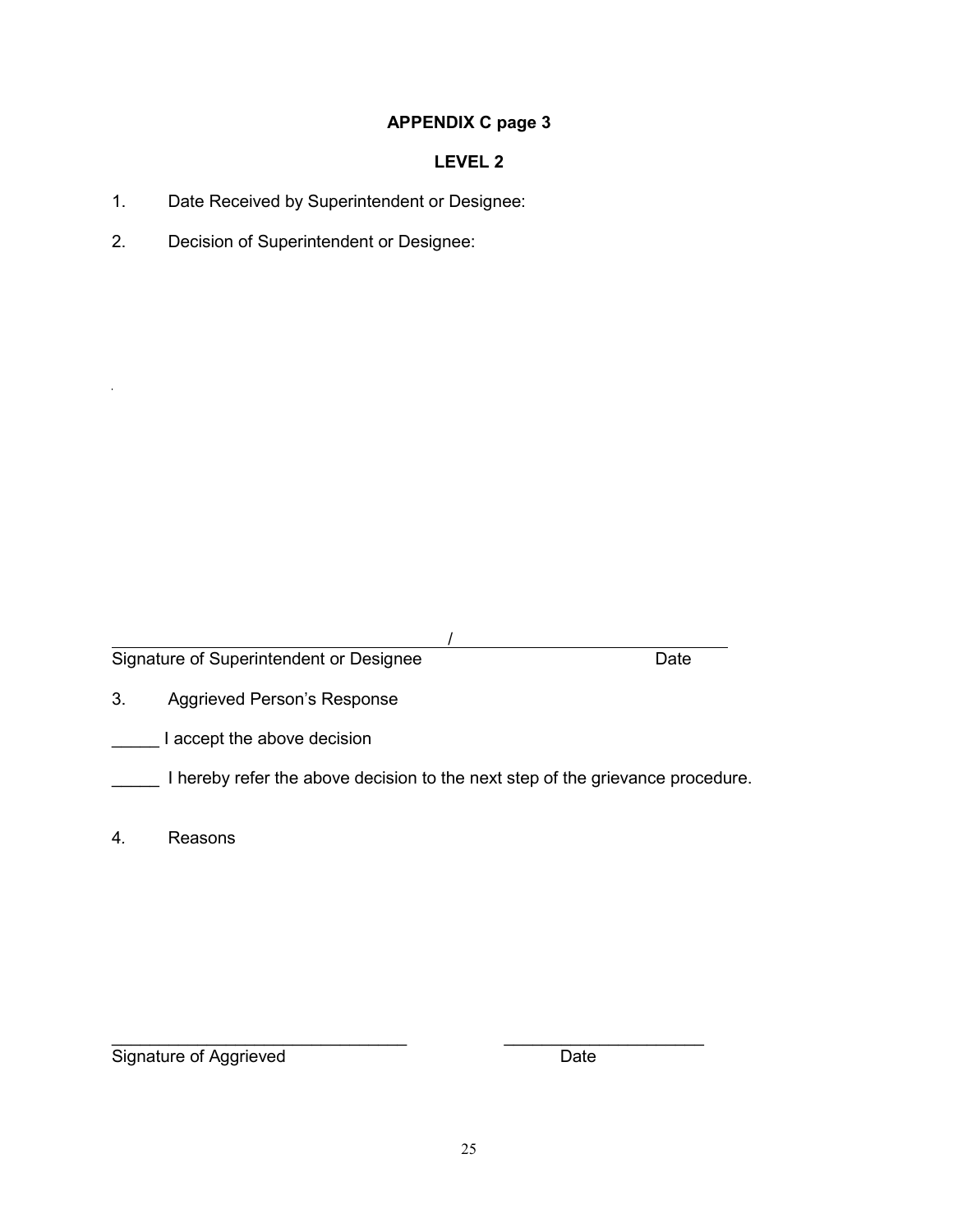#### **APPENDIX C page 4**

#### **LEVEL 3**

- 1*.* Date Submitted to Board\_\_\_\_\_\_\_\_\_\_\_\_\_\_\_\_\_\_\_\_\_\_\_ Board: \_\_\_\_\_\_\_\_\_\_\_\_
- 2. Disposition and Award of Board:

 $\overline{\phantom{a}}$  , where  $\overline{\phantom{a}}$  , where  $\overline{\phantom{a}}$ 

Signature of Chair of Board Date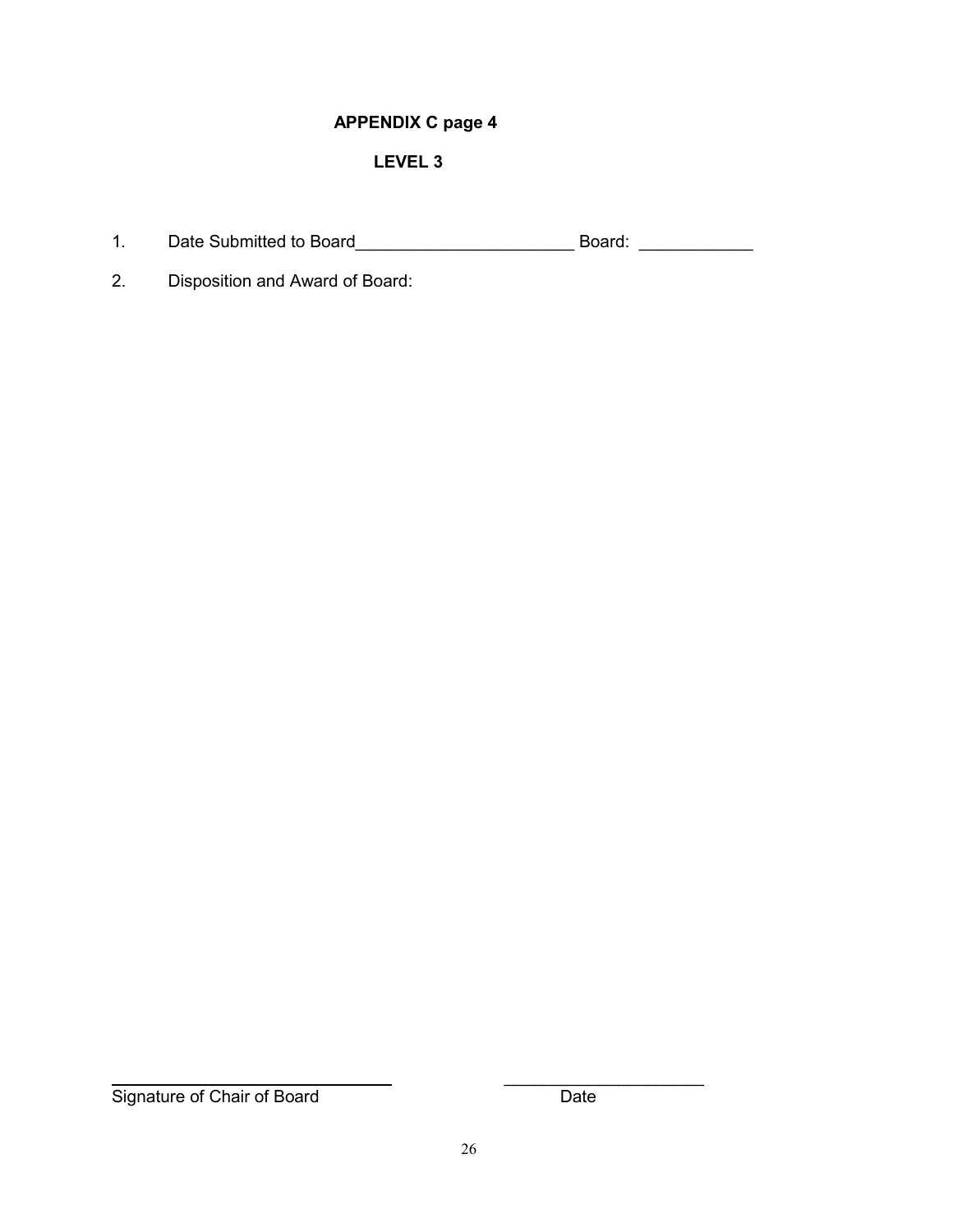#### **Appendix D**

### **EKALAKA PUBLIC SCHOOL SICK LEAVE BANK AGREEMENT**

I hereby elect to become a member of the Sick Leave Bank as outlined in the Collective Bargaining Agreement (5.2 Sick Leave). I am donating days of personal sick leave. I have been informed that I may accumulate a maximum of 55 personal sick leave days. I also understand that days donated to the Sick Leave Bank are non-returnable as accumulated personal sick leave in the event of loss of Bank membership or separation or transfer from the district.

Signature of Employee Date

**Signature of District Clerk Date** 

Signature of Bank Chairperson **Date** 

 $\overline{\phantom{a}}$  , where  $\overline{\phantom{a}}$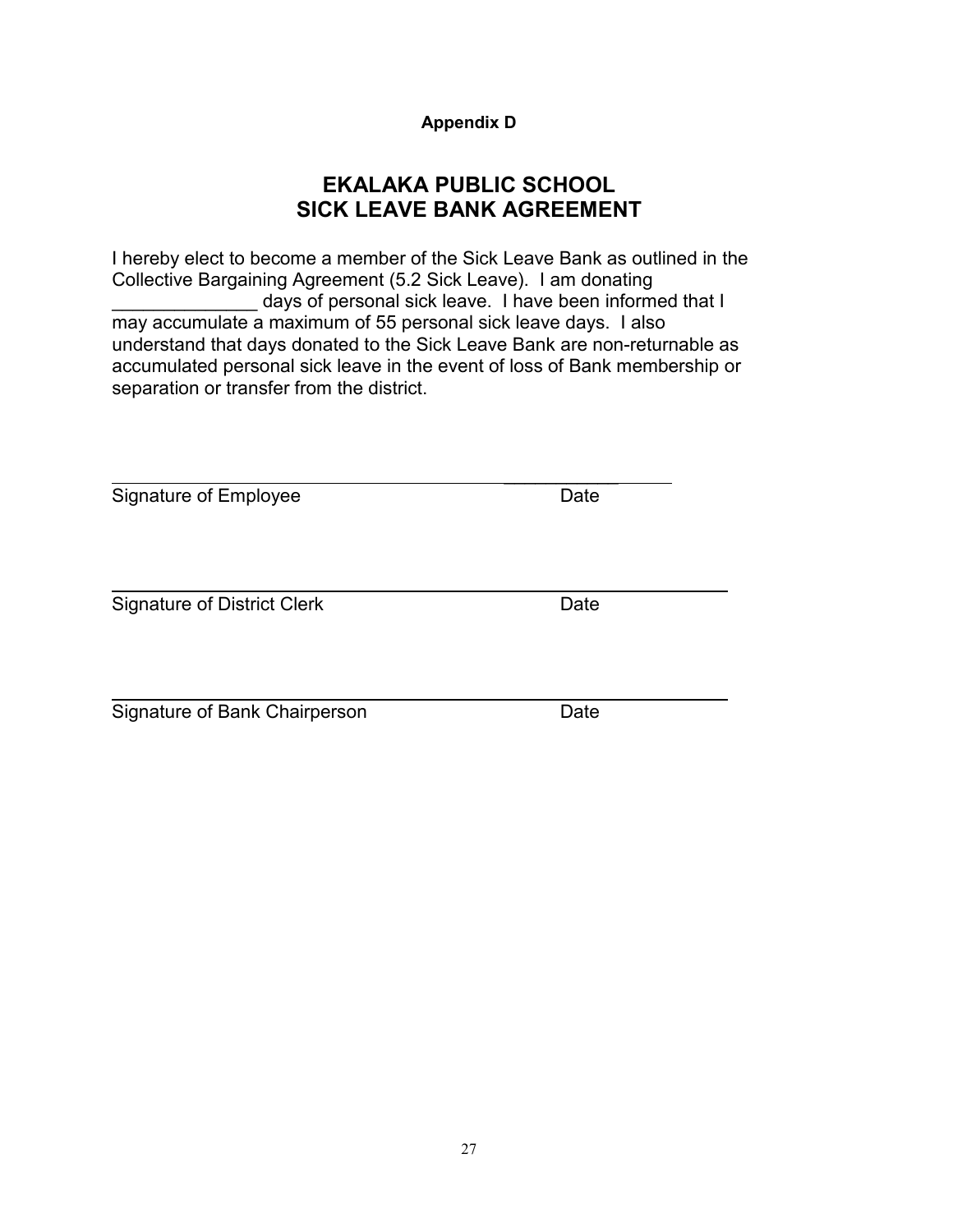### **Appendix D, page 2**

## **EKALAKA PUBLIC SCHOOLS**

### **REQUEST TO BORROW FROM SICK LEAVE BANK**

NAME OF EMPLOYEE:

TOTAL NUMBER OF DAYS REQUESTED:

DATE(S) OF ABSENCE:

REASON FOR REQUEST:

Signature of Employee Date Date

Circle One:

Request Approved Request Denied

Signature of Council Chair **Date** Date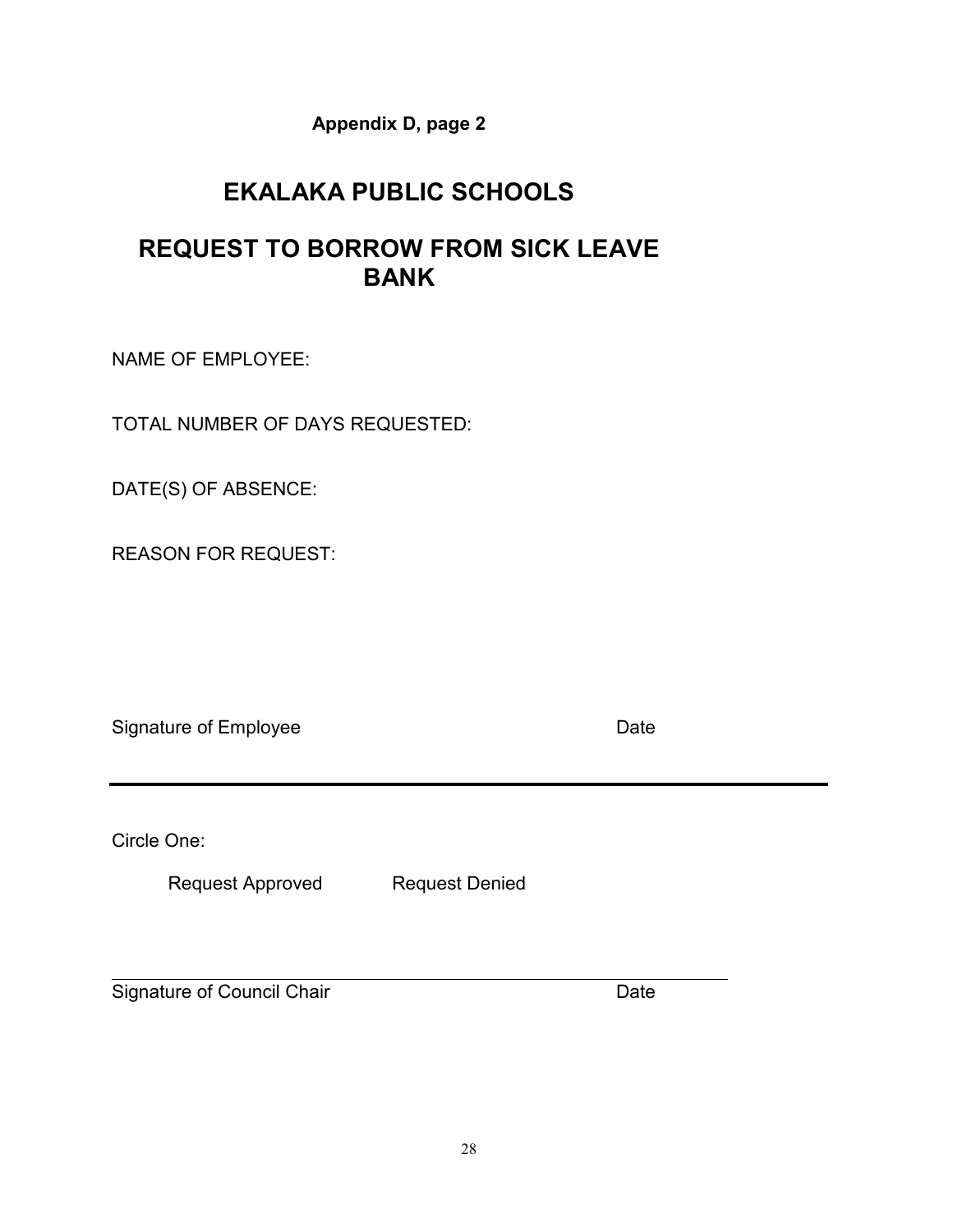#### EKALAKA PUBLIC SCHOOLS CERTIFIED EVALUATION REPORT

| <b>JOB</b>                                                                                                                                                                                                                                                                                                                                                                                                                                                                                                                                                                                                                                                                                                                                                                                                                                                                                                                                                                                                                                                                                                               | Position:                                                                              |                                                                |                                                                                    |                                                                                                        | SCHOOL or<br>DEPARTMENT                                                                                                                                                                                                                                                                                                                                 |
|--------------------------------------------------------------------------------------------------------------------------------------------------------------------------------------------------------------------------------------------------------------------------------------------------------------------------------------------------------------------------------------------------------------------------------------------------------------------------------------------------------------------------------------------------------------------------------------------------------------------------------------------------------------------------------------------------------------------------------------------------------------------------------------------------------------------------------------------------------------------------------------------------------------------------------------------------------------------------------------------------------------------------------------------------------------------------------------------------------------------------|----------------------------------------------------------------------------------------|----------------------------------------------------------------|------------------------------------------------------------------------------------|--------------------------------------------------------------------------------------------------------|---------------------------------------------------------------------------------------------------------------------------------------------------------------------------------------------------------------------------------------------------------------------------------------------------------------------------------------------------------|
| Intern: Probationary 1: ____<br>Probationary 2: __ Tenured: __                                                                                                                                                                                                                                                                                                                                                                                                                                                                                                                                                                                                                                                                                                                                                                                                                                                                                                                                                                                                                                                           |                                                                                        |                                                                |                                                                                    |                                                                                                        | $\begin{tabular}{c} DATE \textcolor{red}{\textbf{0.0002}} \end{tabular}$                                                                                                                                                                                                                                                                                |
| Mid-Year Annual<br><b>JOB PERFORMANCE</b><br><b>RATING FACTORS</b><br>(Use N/A if specific item is not applicable)                                                                                                                                                                                                                                                                                                                                                                                                                                                                                                                                                                                                                                                                                                                                                                                                                                                                                                                                                                                                       | 1.<br>ELO<br>W<br><b>DIST</b><br><b>IRCT</b><br><b>STA</b><br><b>NDA</b><br><b>RDS</b> | 2.<br>EED<br>S<br><b>IMPR</b><br><b>OVE</b><br><b>MEN</b><br>T | 3.<br><b>EETS</b><br><b>DIST</b><br><b>RICT</b><br>STA<br><b>NDA</b><br><b>RDS</b> | DEM<br><b>ONS</b><br>TRA<br><b>TES</b><br>EXC<br>EPTI<br>$_{\rm ONA}$<br>L.<br>PERF<br>ORM<br>ANC<br>Е | Any Below District Standards, Needs Improvement or<br>Demonstrates Exceptional Performance must be<br>substantiated in the comment area for each section. Please<br>indicate specific incidents. Attach additional sheets as<br>necessary.<br>Individual goals for improvement must be set to remediate<br>any below standard ratings. (See other side) |
| 1. CLASSROOM MANAGEMENT                                                                                                                                                                                                                                                                                                                                                                                                                                                                                                                                                                                                                                                                                                                                                                                                                                                                                                                                                                                                                                                                                                  |                                                                                        |                                                                |                                                                                    |                                                                                                        | <b>CLASSROOM MANAGEMENT COMMENTS:</b>                                                                                                                                                                                                                                                                                                                   |
| Maintains a positive learning environment<br>(Physical learning Environment) as well as student<br>well being<br>Establishes and clearly communicates<br>standards for student behavior in the classroom<br>Enforces campus standards of conduct<br>including dress code and safety rules<br>Fosters student self-control and respect for<br>$\bullet$<br>authority and others<br>Maintains orderly system of classroom<br>procedures, i.e. attendance procedures, required<br>notifications to parents, etc.<br>Maintains effective instructional transitions<br>$\bullet$<br>2. STAFF/COMMUNITY RELATIONS<br>Demonstrates positive<br>communication skill with colleagues on such<br>matters related to school improvement<br>Demonstrates support for school-<br>wide goals and objectives<br>Exhibits willingness to<br>communicate effectively with parents and<br>community members<br>Seeks and develops programs that<br>include all stakeholders<br>Diligently performs adjunct duties<br>as required and assigned.<br><b>INSTRUCTIONAL PROGRAM</b><br>3.<br>Demonstrates effective<br>instructional strategies |                                                                                        |                                                                |                                                                                    |                                                                                                        | STAFF/COMMUNITY RELATIONS COMMENTS:                                                                                                                                                                                                                                                                                                                     |

INSTRUCTIONAL PROGRAM COMMENTS: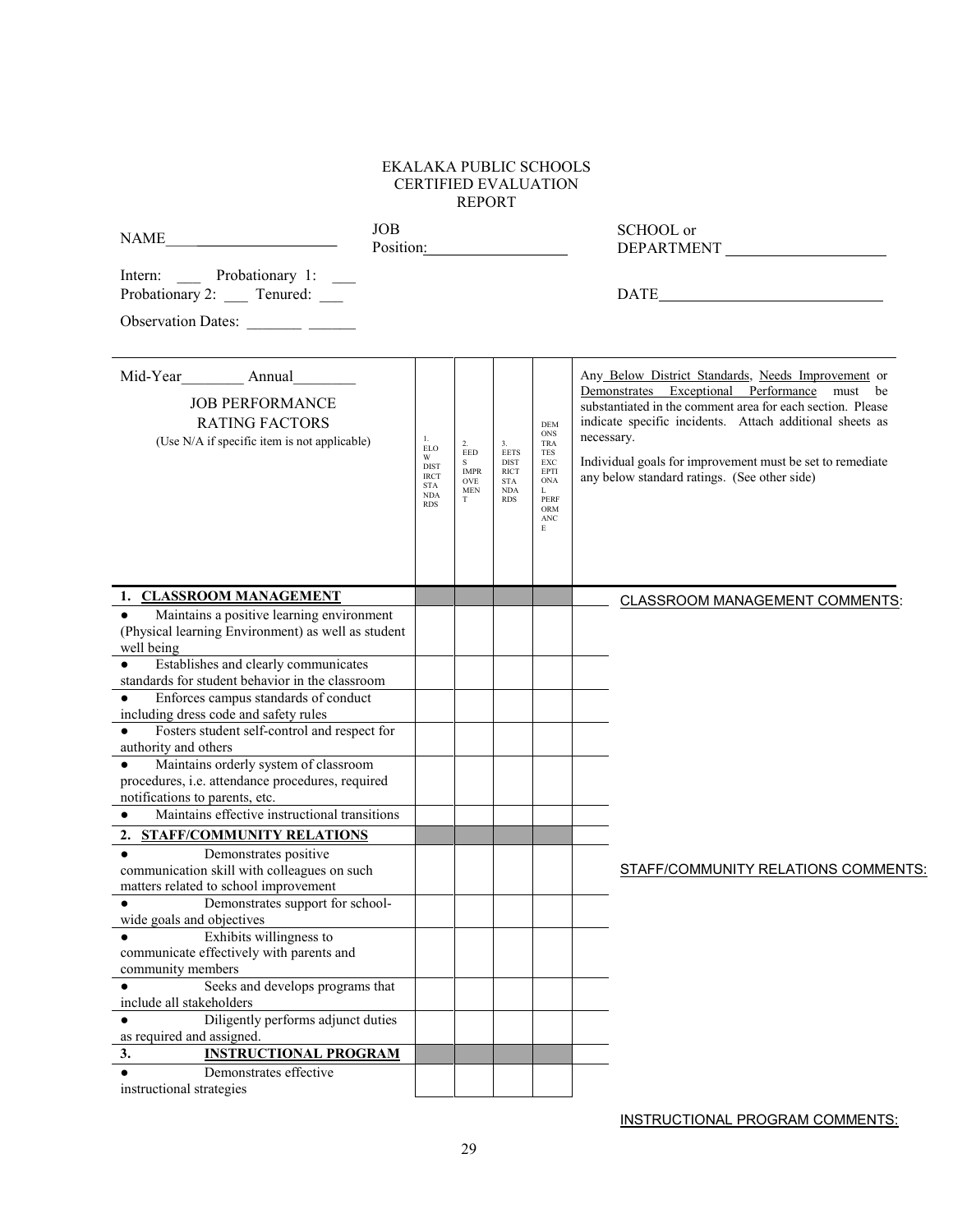| Individualizes instruction                          |  |                                   |
|-----------------------------------------------------|--|-----------------------------------|
| according to student needs                          |  |                                   |
| Uses appropriate evaluation                         |  |                                   |
| methods to measure student achievement              |  |                                   |
| Communicates as needed with                         |  |                                   |
| parents and students in regard to student progress  |  |                                   |
| (Beyond report cards and parent conferences)        |  |                                   |
| Understands and demonstrates                        |  |                                   |
| appropriate motivational strategies in the          |  |                                   |
| classroom                                           |  |                                   |
| Adheres to District-wide                            |  |                                   |
| curriculum standards, i.e., use of course outlines, |  |                                   |
| curriculum guides, etc.                             |  |                                   |
| Develops effective lessons based                    |  |                                   |
| on the expansion of agreed upon concepts            |  |                                   |
|                                                     |  |                                   |
| $\bullet$                                           |  |                                   |
| Develops lessons that reflect the                   |  |                                   |
| spectrum of learning higher level thinking skills   |  |                                   |
| Uses student assessment results to                  |  |                                   |
| improve individual student achievement              |  |                                   |
| Effectively utilizes differentiation                |  |                                   |
| within lessons                                      |  |                                   |
| Collaborates effectively in the                     |  |                                   |
| development of instructional strategies             |  |                                   |
| <b>WORK AREA AND</b><br>4.                          |  | PROFESSIONAL DEVELOPMENT COMMENT: |
| <b>EQUIPMENT</b>                                    |  |                                   |
| Shows a desire for continuing                       |  |                                   |
| professional growth in curriculum and               |  |                                   |
| instructional techniques                            |  |                                   |
| Demonstrates interest in the                        |  |                                   |
| teaching profession as evidenced by university      |  |                                   |
| course work, workshops, and degree programs,        |  |                                   |
|                                                     |  |                                   |
| etc.                                                |  |                                   |
| Regularly participates in district-                 |  |                                   |
| sponsored staff development programs appropriate    |  |                                   |
| to grade level and/or subject matters               |  |                                   |
| $\bullet$                                           |  |                                   |
| Keeps current on most effective use                 |  |                                   |
| and manage-                                         |  |                                   |
| ment of job duties, machines, and                   |  |                                   |
| equipment                                           |  |                                   |
|                                                     |  |                                   |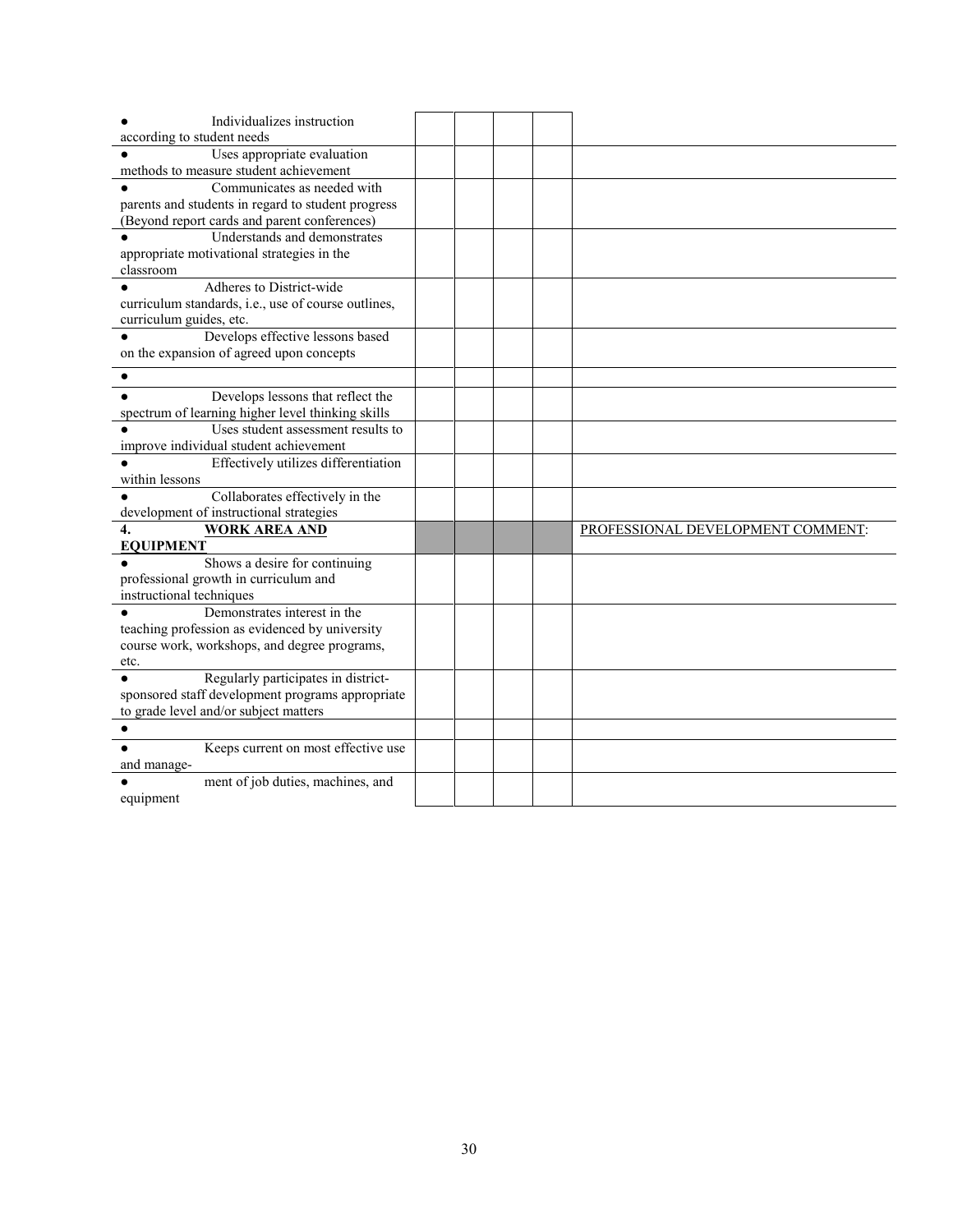#### **EKALAKA PUBLIC SCHOOLS CERTIFICATED EVALUATION REPORT**

Teacher's summary comments:

 $\hat{\mathcal{A}}$ 

| Credential Status:                                                                                                                                                                                    | Recommended for re-election: Yes<br>or recommended for Tenure: Yes No | No.  |
|-------------------------------------------------------------------------------------------------------------------------------------------------------------------------------------------------------|-----------------------------------------------------------------------|------|
| Dates of Evaluations:<br>First Evaluation Probationary by Last Working Day of November:<br>Final Evaluation Probationary by Second Friday of February:<br>Final Evaluation Tenure By End of February: |                                                                       |      |
| EVALUATOR'S SIGNATURE                                                                                                                                                                                 |                                                                       | DATE |

EMPLOYEE: I certify that this report has been discussed with me. I understand my signature does not necessarily indicate agreement. COMMENT

| <b>ATURE</b><br><b>EMPLOYEE'S SIGNAT</b> |  |
|------------------------------------------|--|
|------------------------------------------|--|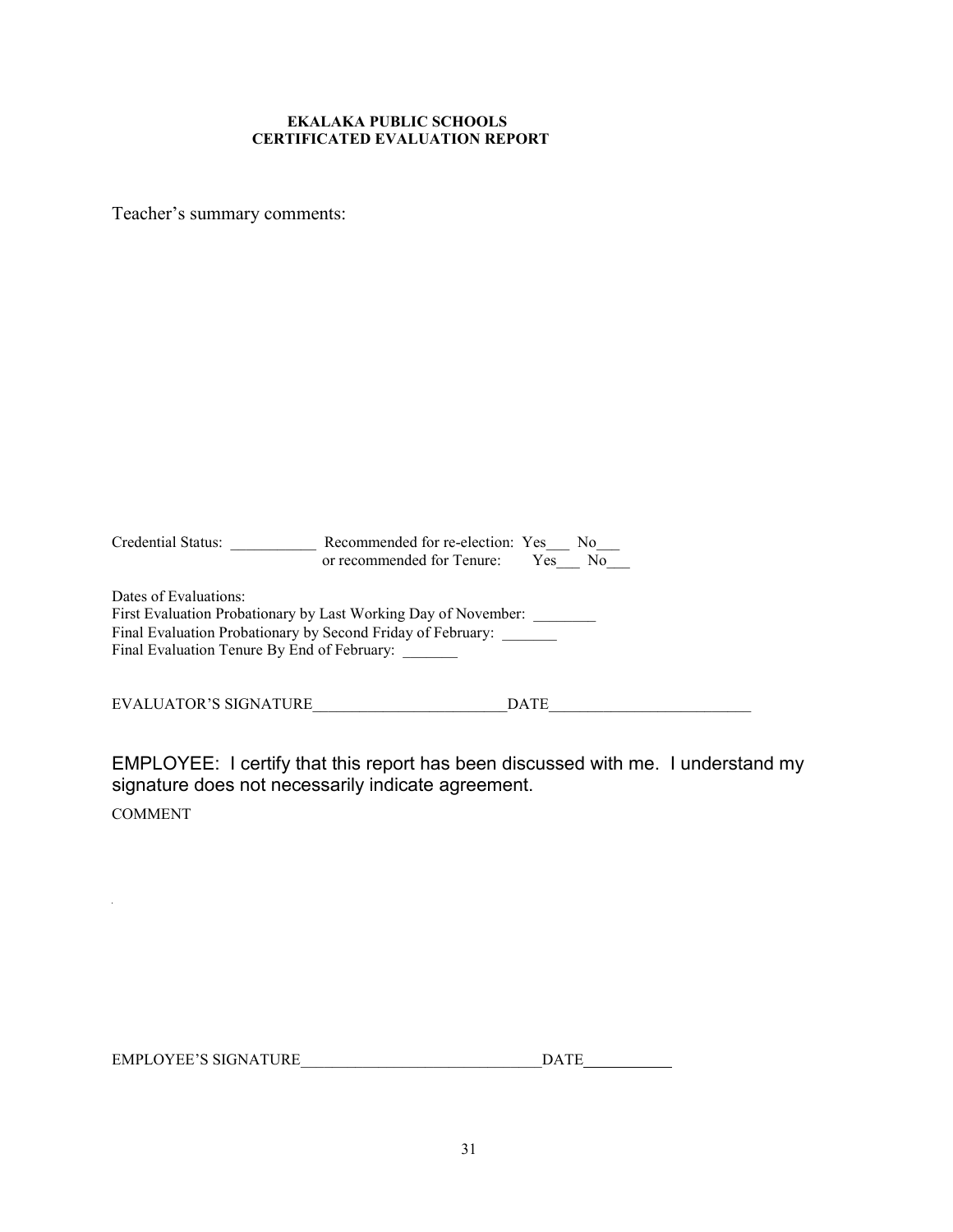Page 2 of 3

#### **PURPOSE OF THE EVALUATION**

The performance evaluation is of prime importance to the school District, the supervisor, and the employee. Its importance is demonstrated by it serving the following purposes:

To let the employee know the expected standards of job performance.

To let the employee know how well his/her work performance meets the expected job standards.

To provide the employee an opportunity to express his attitude and approach regarding his job assignment.

To provide the employee with specific job areas which require improvement.

To assist the school District in determining training needs.

To assist the school District in measuring the efficiency of its human resources.

#### **INSTRUCTIONS FOR COMPLETING THE EVALUATION**

(Required, please refer to Classified Evaluation Guidelines, CSEA CBA ARTICLE 9)

1. Separate the set of the set of the set of the set of the set of the set of the set of the set of the set of the set of the set of the set of the set of the set of the set of the set of the set of the set of the set of t

This section includes four categories of factors which must be observed and rated, as Below District Standards, Needs Improvement, Meets District Standards, or Demonstrates Exceptional Performance. Under each factor are items, which contribute to successful job performance in that category.

Below District Standards in inadequate and below the level expected of a qualified employee for the established work standards. Factual evidence must be presented in writing to substantiate this rating.

Needs Improvement evidences some effort to achieve standards but growth is still needed. Employee and evaluator will work on a plan to reach these standards.

Meets District Standards – work performance, which consistently coincides with established standards for the position. This is the performance level expected of a trained/qualified employee.

Demonstrates Exceptional Performance – work performance consistently demonstrated exceptional performance in the specific tasks assigned. Factual evidence must be presented in writing to substantiate this rating. This rating is reserved for those worthy of special commendation and is not to be used in place of #3 above.

2. Separate the contract of the contract of the contract of the contract of the contract of the contract of the contract of the contract of the contract of the contract of the contract of the contract of the contract of th

OBJECTIVES (Narrative)

Goals and objectives are to be viewed as a developmental tool rather than an evaluative tool. It is based on the concepts that (1) The clearer the idea one has of what it is one is to accomplish, the greater the chances of accomplishing it and (2) Progress can only be measured in terms of what one is trying to accomplish.

Goals and objectives may be set by the supervisor with the employee. Additional goals and objectives may be proposed by the employee with approval of the supervisor.

Evaluator Date Date Evaluatee Date Date

\_\_\_\_\_\_\_\_\_\_\_\_\_\_\_\_\_\_\_\_\_\_\_\_\_\_\_\_\_/\_\_\_\_\_\_\_\_\_\_\_\_\_ \_\_\_\_\_\_\_\_\_\_\_\_\_\_\_\_\_\_\_\_\_\_\_\_\_\_/\_\_\_\_\_\_\_\_\_\_\_\_\_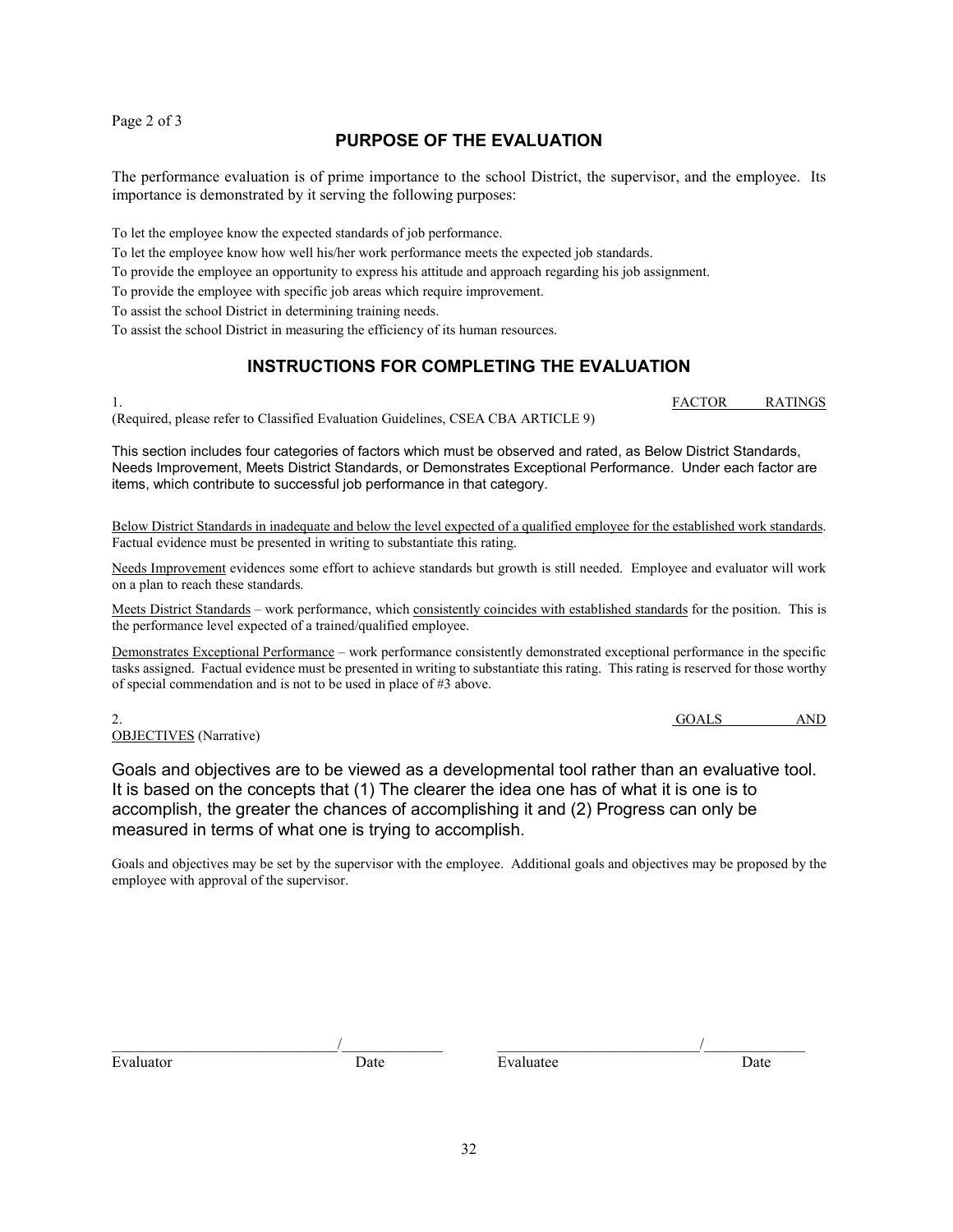#### **EKALAKA PUBLIC SCHOOLS CLASSROOM OBSERVATION FORM**

| "S" = Satisfactory "N" = Needs Improvement "U" = Unsatisfactory "NO" = Not Observed |                                                                                                        |
|-------------------------------------------------------------------------------------|--------------------------------------------------------------------------------------------------------|
| А.                                                                                  | <b>INSTRUCTIONAL PROGRAM</b><br><b>RATING</b>                                                          |
| 1.                                                                                  | Demonstrates effective instructional strategies .Individualizes instruction according to student needs |
| 2.                                                                                  | Understands and demonstrates appropriate motivational strategies in the classroom.                     |
| 3.                                                                                  | Adheres to District-wide curriculum standards, i.e. use of course outlines, curriculum guides, etc.    |
| 4.                                                                                  | Develops effective lessons based on the expansion of agreed upon concepts.                             |
| 5.                                                                                  | Develops lessons that reflect the spectrum of learning and higher level thinking skills.               |
| Comments:                                                                           |                                                                                                        |
|                                                                                     |                                                                                                        |
|                                                                                     |                                                                                                        |
| B.                                                                                  | <b>CLASSROOM MANAGEMENT</b><br><b>RATING</b>                                                           |

- 1. Maintains a positive learning environment.
- 2. Establishes and clearly communicates standards for student behavior in the classroom.
- 3. Enforces campus standards of conduct including: dress code and safety rules

4. Maintains orderly system of classroom procedures, i.e. attendance procedures, required notifications to parents, etc.

Comments: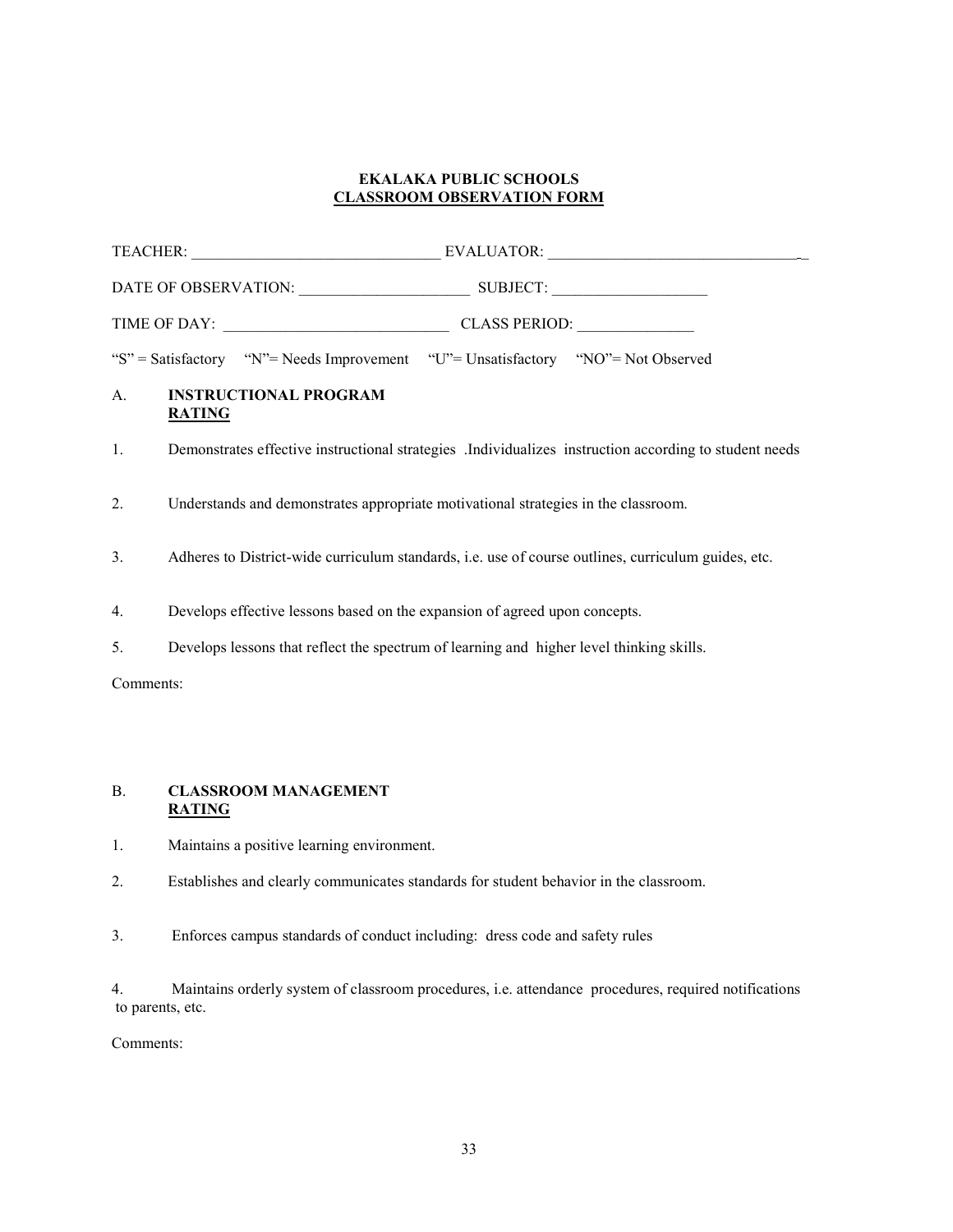Page 1 of 2

.

General Comments:

Evaluator Date **Date** Evaluatee Date

 $\mathcal{L}_\text{max}$  , and the set of the set of the set of the set of the set of the set of the set of the set of the set of

Signature of this document signifies that you have reviewed this with your evaluator. It does not necessarily mean that you agree with what is written on this document. You have 10 working days from the above date to write a rebuttal if you wish.